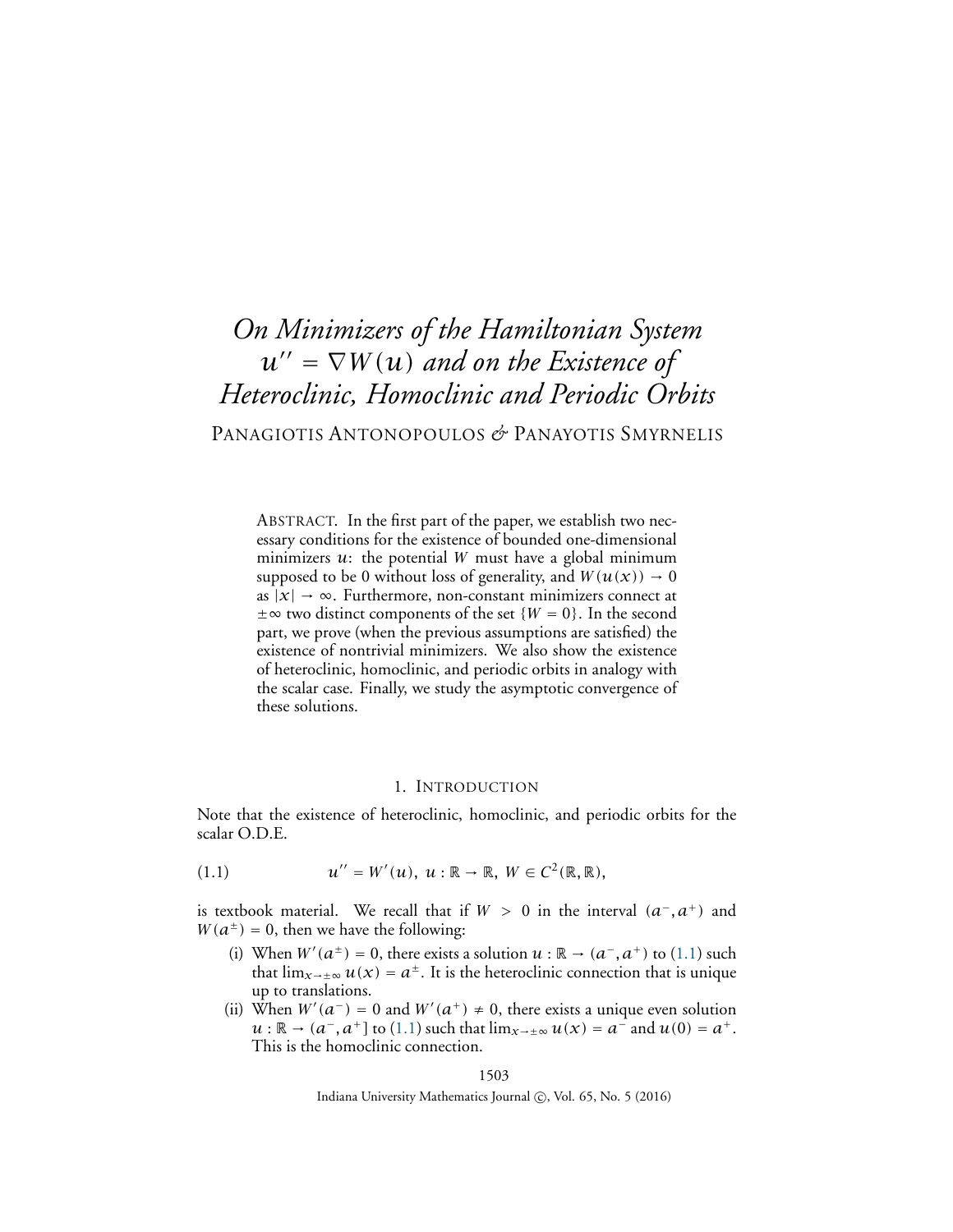(iii) When  $W'(a^-) \neq 0$  and  $W'(a^+) \neq 0$ , there exists a periodic solution *u* : ℝ →  $[a^-, a^+]$  to [\(1.1\)](#page-0-0) such that  $u(0) = a^-, u(T/2) = a^+$  and  $∀ x ∈ ℝ: u(x + T) = u(x), u(x + T/2) = u(-x + T/2)$ , for some  $T > 0$ .

In [\[1\]](#page-21-0), one can find a variational proof of the existence of a heteroclinic connection for the scalar equation [\(1.1\)](#page-0-0). The first existence proof of a heteroclinic connection in the vector case for a double-well potential was given in [\[11\]](#page-21-1) and [\[12\]](#page-21-2). In this work, the Jacobi principle is used, but somewhat restrictive hypotheses on the behavior of *W* are imposed at the minima. In [\[3\]](#page-21-3), the heteroclinic problem for the O.D.E. system

<span id="page-1-0"></span>
$$
(1.2) \t u'' = \nabla W(u), \ u : \mathbb{R} \to \mathbb{R}^m, \ W \in C^2(\mathbb{R}^m, \mathbb{R}),
$$

has also been studied. Under the assumption that the potential *W* is nonnegative, vanishes only at two points  $a^+$  and  $a^-$ , and satisfies a monotonicity assumption in a neighborhood of  $a^{\pm}$ , a solution to system [\(1.2\)](#page-1-0) connecting  $a^{-}$  and  $a^{+}$  at  $\pm \infty$ was constructed, namely,

<span id="page-1-1"></span>
$$
\lim_{x \to \pm \infty} u(x) = a^{\pm}.
$$

The approach in [\[3\]](#page-21-3) is variational, and consists of showing that the heteroclinic connection is a minimizer of the *Action* functional (cf. [\(3.1\)](#page-5-0)) in the class of maps satisfying the constraint [\(1.3\)](#page-1-1).

The scope of this paper is to study systematically the connection problem, and extend the results in [\[3\]](#page-21-3), where only potential possessing several global minima were considered. In our more general setup (cf. Section [2\)](#page-2-0), by *heteroclinic connection* we mean a solution to [\(1.2\)](#page-1-0) taking its values in a connected component  $\Omega$  of the set  $\{u \in \mathbb{R}^m \mid W(u) > 0\}$ , and approaching at  $\pm \infty$  two distinct portions of *<sup>∂</sup>*<sup>Ω</sup> where <sup>∇</sup>*W (u)* <sup>=</sup> 0. By *homoclinic connection* we mean an even solution *u* to [\(1.2\)](#page-1-0) approaching at  $\pm \infty$  the portion of  $\partial \Omega$  where  $\nabla W(u) = 0$ , and such that  $u(0) \in \partial \Omega$ ,  $\nabla W(u(0)) \neq 0$ . Recall that by the uniqueness result for O.D.E.,  $\nabla W(u(0)) = 0$  is excluded. Indeed, since *u* is even and  $u'(0) = 0$ , note that  $\nabla W(u(0)) = 0$  would imply *u* is constant. According to these definitions, the shape of a connecting orbit *u* can be very complicated. However, we will give sufficient conditions on *W* and  $\partial\Omega$  to ensure that the limits of *u* at  $\pm \infty$ exist (cf. Section [6\)](#page-18-0). In this case, we obtain the usual notion of a heteroclinic orbit converging at  $\pm \infty$  to two distinct points  $a^{\pm} \in \partial \Omega$  where  $\nabla W(a^{\pm}) = 0$ .

Assuming that *<sup>∂</sup>*<sup>Ω</sup> is partitioned into two compact subsets *<sup>A</sup>*±, we establish in one step the following, by particularizing an abstract theorem (cf. Section [4\)](#page-8-0):

- (i) The existence of a heteroclinic orbit connecting  $A^{\pm}$  (when  $\nabla W(u) = 0$ on  $A^{\pm}$ ),
- (ii) The existence of a homoclinic orbit connecting  $A^{\pm}$  (when  $\nabla W(u) = 0$ on  $A^-$ , and  $\nabla W(u) \neq 0$  on  $A^+$ ),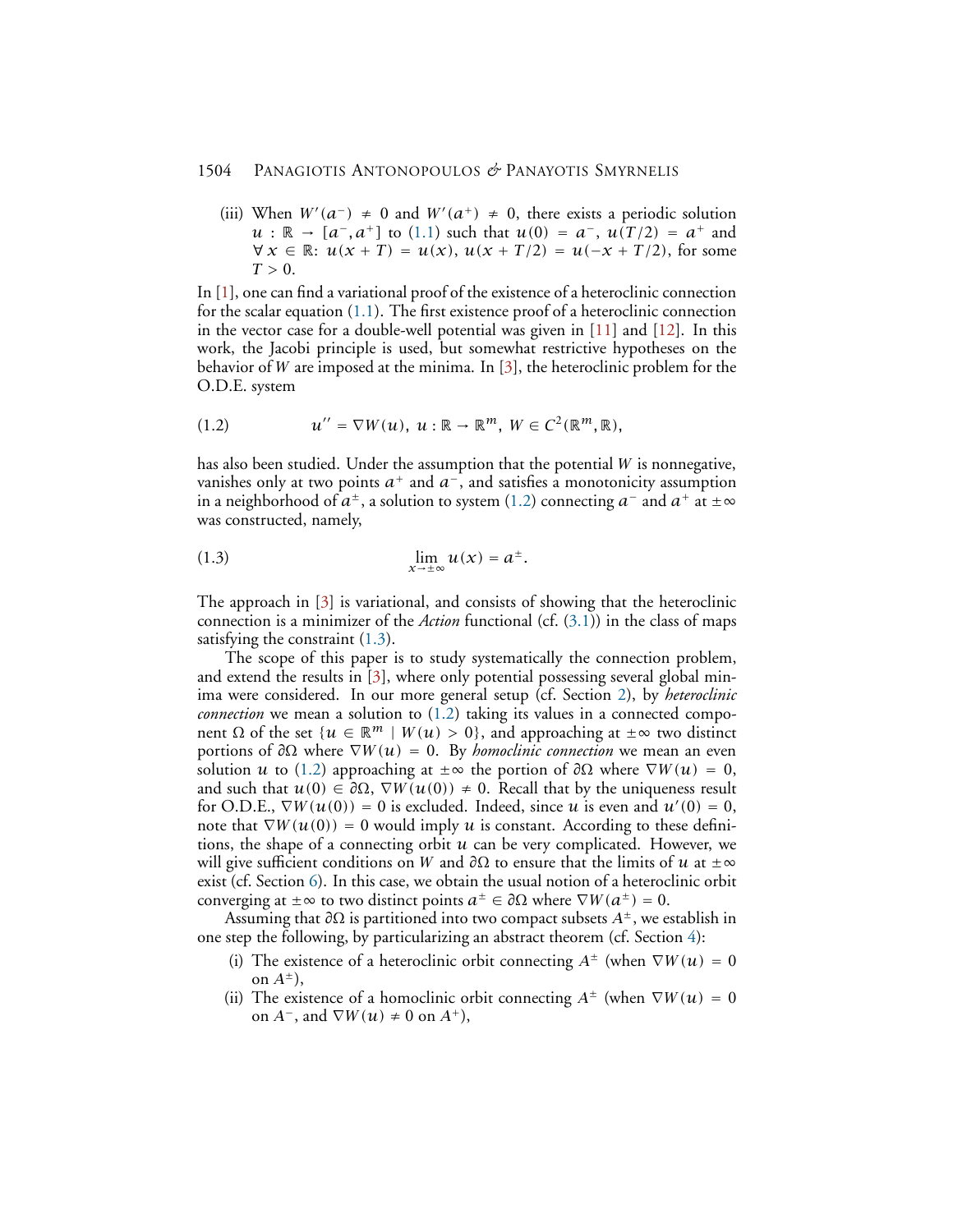(iii) The existence of a periodic orbit connecting  $A^{\pm}$  (when  $\nabla W(u) \neq 0$  on  $A^{\pm}$ ).

As far as we know, (ii) and (iii) have not appeared in the literature. We can see that the conditions that for system  $(1.2)$  ensure the existence of connecting orbits are similar to the corresponding ones for the scalar equation [\(1.1\)](#page-0-0). Despite this analogy, the vector case is much more complex, and we mention in Section [2](#page-2-0) some new phenomena that may occur.

We also emphasize the relation between local minimizers and heteroclinic connections (cf. Section [3\)](#page-5-1). We show that bounded local minimizers exist only for potentials possessing a global minimum, supposed to be 0 without loss of generality. In addition, nontrivial local minimizers take their values in a connected component  $\Omega$  of the set  $\{u : \mathbb{R}^m \mid W(u) > 0\}$ , and approach at  $\pm \infty$  two distinct portions of *<sup>∂</sup>*Ω. Thus, they are heteroclinic connections according to our definition.

The plan of the remaining sections is as follows. In Section [4,](#page-8-0) we prove our main theorem. Assuming that *<sup>∂</sup>*<sup>Ω</sup> is partitioned into two compact subsets *<sup>A</sup>*±, we construct a minimizer of the Action in the class of maps satisfying a constraint similar to  $(1.3)$ . We follow the approach in  $[3]$ , and utilize a comparison argument in  $[10]$  (cf. Lemma [4.3\)](#page-10-0) to remove the monotonicity assumption in [\[3\]](#page-21-3). In Section [5,](#page-14-0) we particularize the previous result, according to which of the two hypotheses  $\nabla W(u) = 0$  or  $\nabla W(u) \neq 0$  holds on  $A^{\pm}$ . Then, the existence of the aforementioned connecting orbits is straightforward. Finally, in Section [6,](#page-18-0) we study the asymptotic convergence of these solutions, and establish an exponential estimate under a convexity assumption on *W*. From this estimate, it follows that the limits of the heteroclinic and homoclinic connections exist at  $\pm \infty$ . As a consequence, in many standard situations, these orbits connect two points of *<sup>∂</sup>*Ω.

We point out that phase transition problems for potentials vanishing on submanifolds of  $\mathbb{R}^m$  have recently been examined in the literature (cf. [\[4\]](#page-21-5) and [\[7\]](#page-21-6)). In particular, Section [2](#page-2-0) of [\[7\]](#page-21-6) is dedicated to minimal connecting orbits of [\(1.2\)](#page-1-0). However, in their setup, the authors focus on potentials depending on the distance from the set  $\{W = 0\}$ .

#### 2. PRELIMINARIES

<span id="page-2-0"></span>Let  $W \in C^2(\mathbb{R}^m, \mathbb{R})$  be a general potential, and let  $\Omega \neq \mathbb{R}^m$  be a connected component of the set  $\{u \in \mathbb{R}^m \mid W(u) > 0\}$ . Clearly,  $W = 0$  on  $\partial\Omega$ . We also consider the sets

$$
\partial \Omega_0 := \{ u \in \partial \Omega \mid \nabla W(u) = 0 \},
$$
  

$$
\partial \Omega_{\pm} := \{ u \in \partial \Omega \mid \nabla W(u) \neq 0 \},
$$
  

$$
Z := \{ u \in \mathbb{R}^m \mid W(u) = 0 \},
$$

and denote by *d* the Euclidean distance in  $\mathbb{R}^m$ , by  $|\cdot|$  the Euclidean norm, by  $\cdot$  the Euclidean inner product, and by  $u'$  or  $\dot{u}$  the first derivative of a map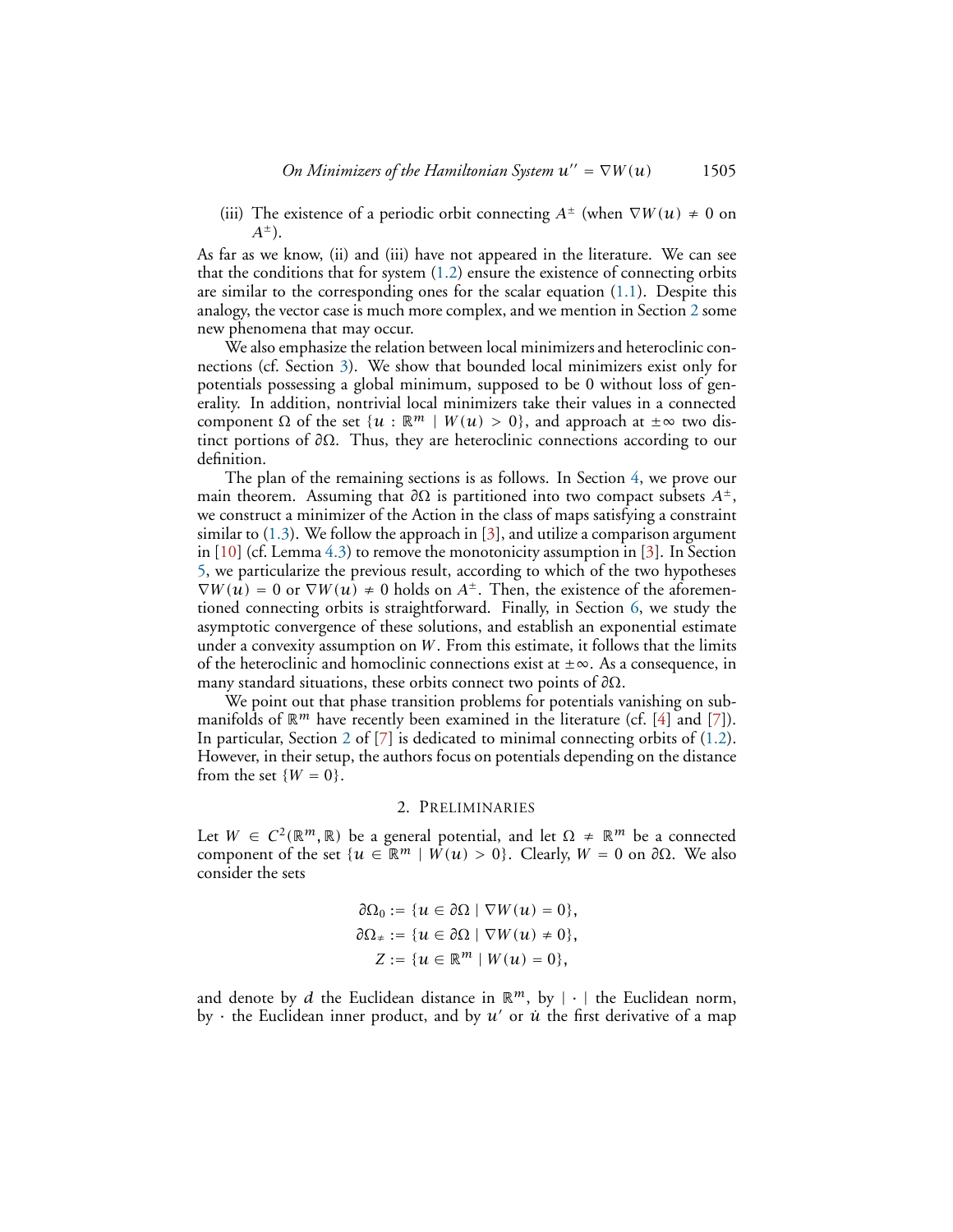$u : \mathbb{R} \to \mathbb{R}^m$ . In analogy with the scalar case, we give the following definitions of the heteroclinic, homoclinic, and periodic orbits.

<span id="page-3-1"></span>*Definition 2.1.* Assuming that  $K^{\pm}$  are two closed subsets of  $\partial \Omega_0$  with  $K^{\pm}$  ∩  $K^- = \emptyset$ , we say that a bounded solution  $u \in C^2(\mathbb{R}; \Omega)$  to system [\(1.2\)](#page-1-0) such that  $d(u(x), K^{\pm}) \rightarrow 0$  as  $x \rightarrow \pm \infty$  is a heteroclinic orbit connecting  $K^{\pm}$ .

In particular, if  $W \ge 0$  and  $Z := \{a_1, a_2, \ldots, a_N\}$ , then  $\Omega = \mathbb{R}^m \setminus Z$  and  $\partial\Omega = \partial\Omega_0 = Z$ . By taking, for instance,  $K^- = \{a_1\}$  and  $K^+ = \{a_2\}$ , we obtain the usual notion of a heteroclinic orbit connecting  $a_1$  and  $a_2$ .

*Definition 2.2.* We use *homoclinic orbit* to refer to every bounded solution  $u \in C^2(\mathbb{R}; \bar{\Omega})$  to system [\(1.2\)](#page-1-0) that is even, and such that the following hold:

- $u(0) \in \partial \Omega_+$ .
- $u(x) \in \Omega \Leftrightarrow x \neq 0$ .
- $d(u(x), \partial \Omega_0) \rightarrow 0$  as  $|x| \rightarrow \infty$ .

*Definition 2.3.* Assuming that  $a^{\pm} \in \partial \Omega_{\pm}$ ,  $a^{+} \neq a^{-}$ , we consider a solution  $u \in C^2(\mathbb{R}; \bar{\Omega})$  to system [\(1.2\)](#page-1-0) such that the following hold:

- $u(0) = a^{-}, u(T/2) = a^{+}.$
- $\forall x \in \mathbb{R}$ :  $u(x+T) = u(x), u(x+T/2) = u(-x+T/2)$ , for some  $T > 0$ .
- $u(x) \in \Omega \Leftrightarrow x \notin (T/2)\mathbb{Z}$ .

Here, then, this solution is a periodic orbit connecting  $a^{\pm}$ .

The most typical situations allowing the existence of homoclinic and periodic orbits are represented in Figure [2.1](#page-3-0) (see also Section [5\)](#page-14-0).



<span id="page-3-0"></span>FIGURE 2.1. On the left is a homoclinic orbit connecting *a* −, a local minimum of *W*, and  $a^+ = u(0) \in A^+ := \partial \Omega_+$ . Note that in this picture  $A^- := \partial \Omega_0 = \{a^-\}$ . On the right is a periodic orbit connecting  $a^-$  and  $a^+$ . Here,  $\partial\Omega = \partial\Omega_* = A^- \cup A^+$ .

We recall that the *Hamiltonian H* :=  $\frac{1}{2}$  $\frac{1}{2}$ |*u'*(*x*)|<sup>2</sup> – *W*(*u*(*x*)) of a solution *u* to  $(1.2)$  is a constant. Clearly,  $H = 0$  for homoclinic and periodic orbits, since  $u'(0) = 0$  by symmetry, and  $W(u(0)) = 0$ . Now, we show that heteroclinic orbits also satisfy the equipartition relation [\(2.1\)](#page-4-0).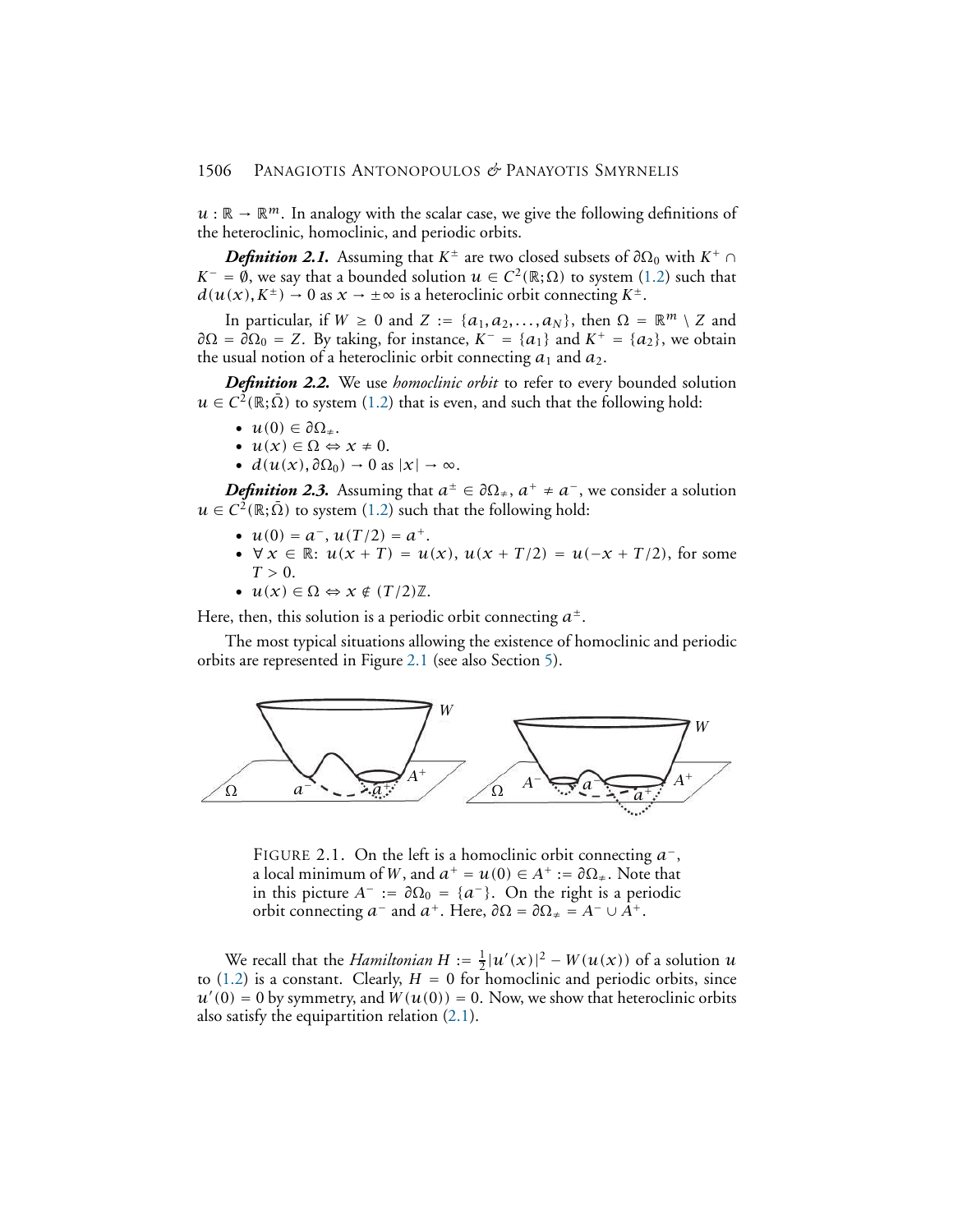<span id="page-4-1"></span>*Proposition 2.4. Let*  $u \in C^2(\mathbb{R}; \bar{\Omega})$  *be a bounded solution to system* [\(1.2\)](#page-1-0) *such that*  $d(\overline{u}(x), \partial \Omega_0) \rightarrow 0$  *as*  $x \rightarrow -\infty$ *. Then,* 

<span id="page-4-0"></span>(2.1) 
$$
\frac{1}{2}|u'(x)|^2 = W(u(x)), \quad \forall x \in \mathbb{R}.
$$

*As a consequence of this relation,*  $u(x) \in \Omega \cup \partial \Omega_{\neq}$ ,  $\forall x \in \mathbb{R}$ *, if the solution*  $u$  *is not constant.*

*Proof.* Since  $W(u(x)) \to 0$  as  $x \to -\infty$ , we immediately see that  $H \ge 0$ . Now, suppose by contradiction that  $H > 0$ , and define the function  $\varphi(x) := |u(x)|^2$ . By differentiating *<sup>ϕ</sup>*, we obtain

$$
\varphi''(x) = 2|u'(x)|^2 + 2u(x) \cdot \nabla W(u(x)) = 4H + 4W(u(x)) + 2u(x) \cdot \nabla W(u(x)).
$$

Since by assumption  $\nabla W(u(x))$  → 0 as  $x \to -\infty$ , we deduce that  $\varphi'' \ge 2H$ in some interval  $(-\infty, \alpha)$ . As a consequence,  $\varphi'(x) \to -\infty$  and  $\varphi(x) \to \infty$  as  $x \rightarrow -\infty$ , which is impossible. Thus, the equipartition relation is proved. Finally, if for some *x*<sup>0</sup> ∈ R we have *W (u(x*0*))* = 0 and ∇*W (u(x*0*))* = 0, it follows that  $u'(x_0) = 0$ , and by the uniqueness result for O.D.E., *u* is constant.

*Remark 2.5.* As we mentioned in the [Introduction,](#page-0-1) new kinds of connecting orbits may appear in the vector case. The most surprising is the construction in [\[9\]](#page-21-7) of a periodic solution to [\(1.2\)](#page-1-0) connecting the two zeros  $a^{\pm}$  of a nonnegative potential  $W : \mathbb{R}^2 \to \mathbb{R}$  at finite time (i.e.,  $u(kT) = a^+$  and  $u(kT + T/2) = a^-$ ,  $\forall k \in \mathbb{Z}$  and for some period  $T > 0$ . This is possible since the inequality  $|u'(x)|^2 \le 2W(u(x))$  does not hold in general for bounded solutions to sys-tem [\(1.2\)](#page-1-0) (cf. [\[8\]](#page-21-8), [\[9\]](#page-21-7)), and consequently it may happen that  $u'(0) \neq 0$  even if  $W(u(0)) = 0$ . Otherwise, if  $u'(0) = 0$  and  $u(0) = a^+$  with  $W(a^+) = 0$ , the uniqueness result for O.D.E. implies that *u* is constant.

*Remark 2.6.* In a similar way, one can construct a nonnegative potential  $W : \mathbb{R}^2 \to \mathbb{R}$  possessing a unique zero *a*, and a nontrivial solution *u* to [\(1.2\)](#page-1-0) such that  $u(x) \to a$ , as  $|x| \to \infty$ . Thus, the condition  $\lim_{|x| \to \infty} d(u(x), \Omega_0) \to 0$ does not guarantee that the limits of *u* at  $\pm \infty$  are different. This is the reason why in the definition of the heteroclinic orbit, we imposed the convergence at ±∞ to two distinct portions *K* <sup>±</sup> of *<sup>∂</sup>*Ω0. In the scalar case, a nontrivial solution satisfying  $\lim_{x\to-\infty} u(x) = a$  (with  $W(a) = 0$  and  $W(u) > 0$ ,  $\forall u \neq a$ ) is strictly monotonous because of the equipartition relation.

*Remark 2.7.* The conclusion of Proposition [2.4](#page-4-1) does not remain true if we weaken the hypothesis  $\lim_{x\to-\infty} d(u(x), \partial\Omega_0) \to 0$  and assume only that

<span id="page-4-2"></span>(2.2) 
$$
\lim_{x \to -\infty} d(u(x), \partial \Omega) \to 0.
$$

Indeed, we construct below a bounded solution *u* ∈  $C^2$  (ℝ; Ω) to [\(1.2\)](#page-1-0) satisfying  $(2.2)$ , and such that  $H > 0$ . Let us consider the Hamiltonian system

<span id="page-4-3"></span>(2.3) 
$$
u'' = (|u|^2 - 1)u,
$$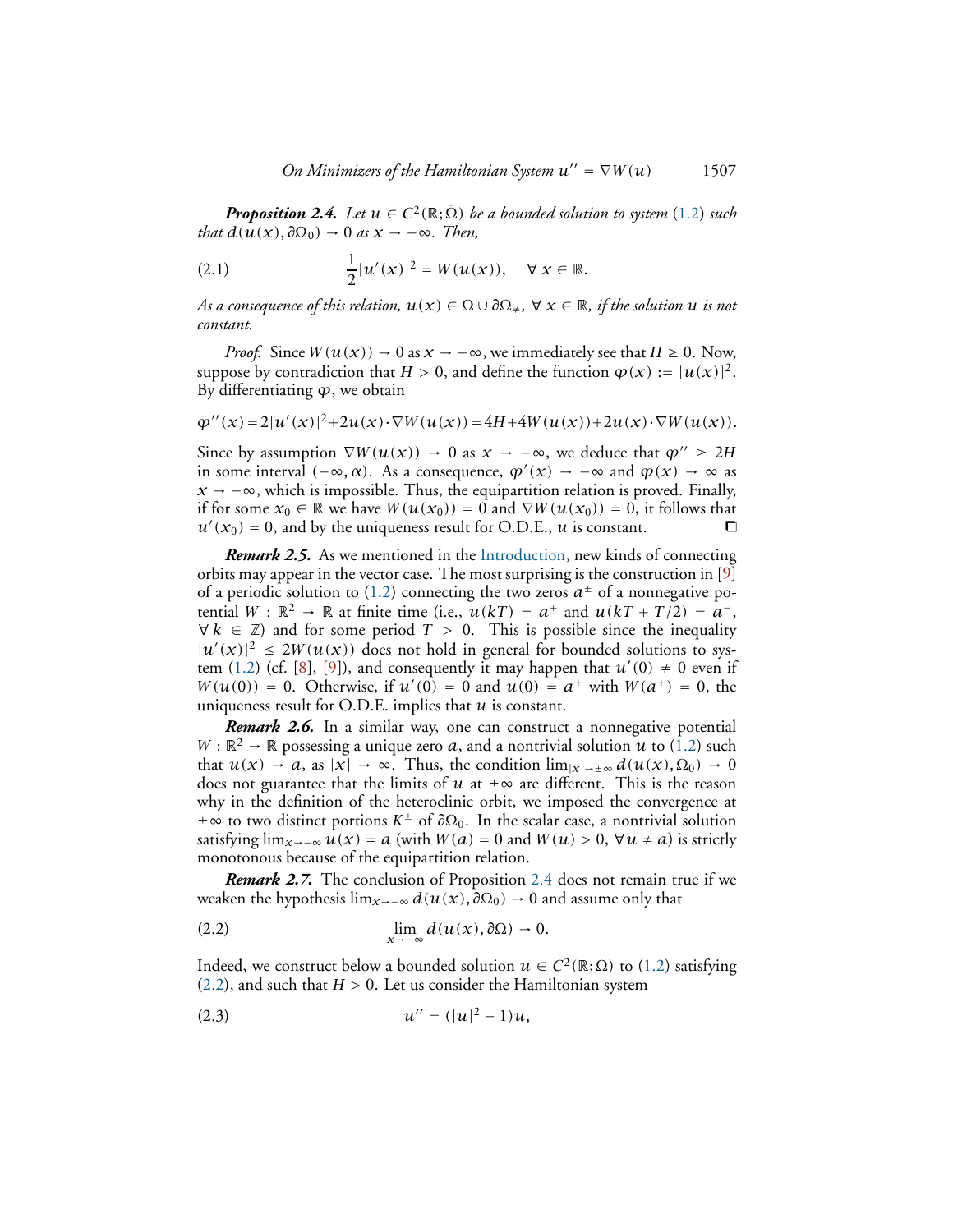corresponding to the potential  $G : \mathbb{R}^2 \to \mathbb{R}$ ,  $G(u) = \frac{1}{4}$  $\frac{1}{4}(|u|^2 - 1)^2$ . Its solutions *u* : ℝ → ℝ<sup>2</sup> ~ ℂ of the form  $u(x) = r(x)e^{i\theta(x)}$ , with  $r : \mathbb{R} \to (0, \infty)$  and  $\theta$  :  $\mathbb{R} \to \mathbb{R}$ , are easy to describe since they satisfy

<span id="page-5-2"></span>(2.4a) 
$$
r'' = F_c'(r), \text{ with } F_c(r) = \frac{r^4}{4} - \frac{r^2}{2} - \frac{c^2}{2r^2},
$$

$$
\theta' = \frac{c}{r^2},
$$

for a constant  $c \in \mathbb{R}$ . In [\(2.4a\)](#page-5-2), we recognize the scalar equation [\(1.1\)](#page-0-0). After studying the variations of the function *Fc*, we can deduce the existence of a solution  $u(x) = r(x)e^{i\theta(x)}$  to [\(2.3\)](#page-4-3) such that the following hold:

- $r$  is even, and strictly increasing in the interval  $[0, \infty)$ .
- $r(0) > 0$  and  $\lim_{x \to \infty} r(x) = \rho$ , with  $\rho < 1$  close to 1.
- $\lim_{x \to \pm \infty} \frac{1}{2}$  $\frac{1}{2}|u'(x)|^2 = \frac{1}{2}$  $\frac{1}{2}(\rho^2 - \rho^4) > 0.$

Finally, we set  $W(u) = G(u) - \frac{1}{4}$  $\frac{1}{4}(\rho^2-1)^2$ , and check that the ball  $\Omega = \{u \in \mathbb{R}^2 :$  $|u| < \rho$  is a connected component of the set  $\{W > 0\}$ . Clearly, *u* is a solution to  $u'' = \nabla W(u)$  satisfying [\(2.2\)](#page-4-2), and such that  $H = \frac{1}{2}$  $\frac{1}{2}|u'(x)|^2 - W(u(x)) =$ 1  $\frac{1}{2}(\rho^2 - \rho^4) > 0.$ 

## 3. NECESSARY CONDITIONS FOR THE EXISTENCE OF BOUNDED LOCAL MINIMIZERS

<span id="page-5-1"></span>We recall that the solutions  $u \in C^2(\mathbb{R}; \mathbb{R}^m)$  to system [\(1.2\)](#page-1-0) are the critical points of the *Action* functional:

<span id="page-5-0"></span>(3.1) 
$$
J_{\left[\alpha,\beta\right]}(\nu) := \int_{\alpha}^{\beta} \left\{ \frac{1}{2} |\nu'(x)|^2 + W(\nu(x)) \right\} dx \quad (\text{with } \alpha < \beta),
$$

that is,

$$
\frac{\mathrm{d}}{\mathrm{d}\lambda}\Big|_{\lambda=0}J_{[\alpha,\beta]}(u+\lambda\xi)=\int_{\alpha}^{\beta}u'(x)\xi'(x)+\nabla W(u(x))\xi(x)\,\mathrm{d}x=0,
$$

 $\forall \xi \in W_0^{1,2}([\alpha, \beta]; \mathbb{R}^m)$ . This is the weak formulation of [\(1.2\)](#page-1-0).

*Local minimizers* of [\(1.2\)](#page-1-0) are solutions satisfying the stronger condition:

$$
J_{[\alpha,\beta]}(u) \leq J_{[\alpha,\beta]}(u+\xi), \quad \forall \xi \in W_0^{1,2}([\alpha,\beta];\mathbb{R}^m), \ \forall \alpha < \beta.
$$

In what follows, we establish necessary conditions for the existence of nontrivial bounded local minimizers.<sup>[1](#page-5-3)</sup>

<span id="page-5-4"></span>*Proposition 3.1. If there exists a local minimizer*  $u \in L^{\infty}(\mathbb{R}; \mathbb{R}^m)$  for system [\(1.2\)](#page-1-0)*, then the potential W has a global minimum that is supposed to be* 0 *without loss of generality. In addition,*  $J_{\mathbb{R}}(u) < \infty$ ,  $\lim_{|x| \to \infty} W(u(x)) = 0$ , and  $\lim_{|x| \to \infty} d(u(x), Z) = 0$ *, where*  $Z := {u \in \mathbb{R}^m \mid W(u) = 0}.$ 

<span id="page-5-3"></span><sup>&</sup>lt;sup>1</sup>Sufficient conditions will be given in Theorem [5.2](#page-15-0) below.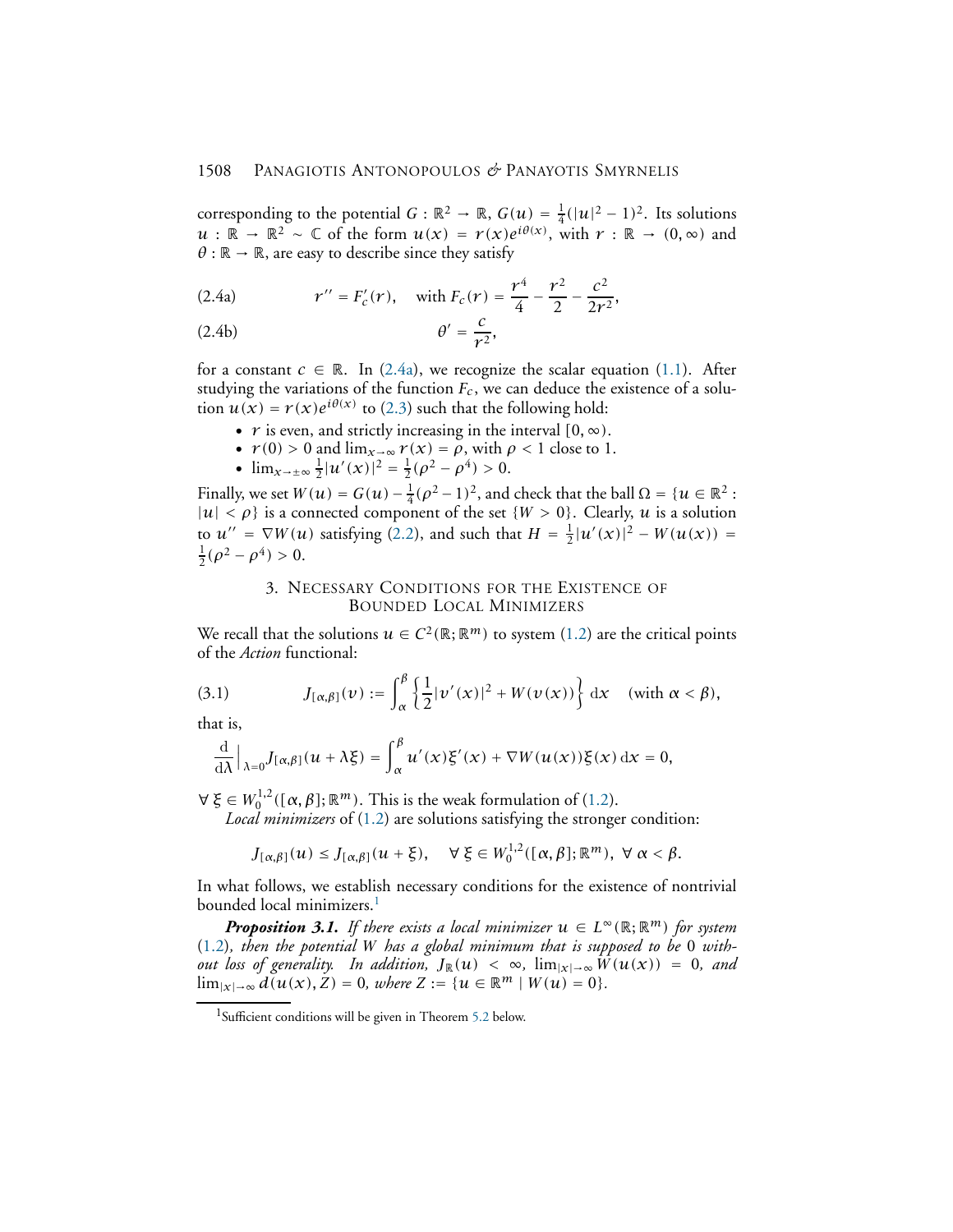*Proof.* Since *u* is bounded, there exists a sequence  $x_n \to \infty$  ( $n \in \mathbb{N}$ ) such that  $u(x_n) \to b \in \mathbb{R}^m$ . Suppose by contradiction that *W* does not have a global minimum. This implies there exists  $a \in \mathbb{R}^m$  such that  $W(a) + \varepsilon \le \min\{W(v):$  $|\nu| \leq ||u||_{L^{\infty}(\mathbb{R};\mathbb{R}^m)}$ , for some  $\varepsilon > 0$ . Next, define (3.2)

<span id="page-6-0"></span>
$$
\nu_n(x) = \begin{cases}\n(1 + x_0 - x)u(x_0) + (x - x_0)a, & \text{for } x_0 \le x \le x_0 + 1, \\
a, & \text{for } x_0 + 1 \le x \le x_n - 1, \\
(x_n - x)a + (x - x_n + 1)u(x_n), & \text{for } x_n - 1 \le x \le x_n.\n\end{cases}
$$

On the one hand, we have

$$
J_{[x_0,x_n]}(v_n) \leq W(a)(x_n-x_0-2)+M,
$$

for some constant *M* independent of *n*, and on the other hand

$$
J_{[x_0,x_n]}(u) \geq (W(a)+\varepsilon)(x_n-x_0).
$$

Since by construction  $u(x_0) = v_n(x_0)$  and  $u(x_n) = v_n(x_n)$ , we deduce (thanks to the minimality of *u*) that

$$
(W(a) + \varepsilon)(x_n - x_0) \le W(a)(x_n - x_0 - 2) + M
$$
  

$$
\Rightarrow \varepsilon(x_n - x_0) \le -2W(a) + M,
$$

which is impossible. This proves the first statement of the proposition. Next, assuming that min<sub>R</sub><sup>*m*</sup>  $W = 0$ , we are going to show that  $J_{\mathbb{R}}(u) < \infty$ . To see this, consider again the sequence defined in [\(3.2\)](#page-6-0), with  $a \in \mathbb{R}^m$  such that  $W(a) = 0$ . Since  $J_{[x_0,x_n]}(u) \leq J_{[x_0,x_n]}(v_n) \leq M$ , it is immediate that  $J_{[x_0,\infty)}(u) < \infty$ , and by a similar argument at  $-\infty$  it follows that  $J_{\mathbb{R}}(u) < \infty$ . Furthermore, *u* is uniformly continuous. Indeed, for every  $x \leq y$  we have

$$
|u(y)-u(x)| \leq \int_{x}^{y} |\dot{u}(t)| dt \leq (2J_{\mathbb{R}}(u))^{1/2} |y-x|^{1/2}.
$$

Finally, if  $W(u(x))$  or  $d(u(x), Z)$  do not converge to 0 as  $|x| \to \infty$ , there exists a sequence  $x_n \to \pm \infty$  such that  $u(x_n) \to b \in \mathbb{R}^m$  with  $W(b) > 0$ . Thanks to the uniform continuity of *u*, we can also see that

$$
\forall n \ge N, \quad \forall x \in [x_n - \delta, x_n + \delta] : W(u(x)) \ge \frac{W(b)}{2},
$$

for some  $\delta > 0$  independent of *n*. Therefore, we have

$$
\forall n \geq N : J_{[x_n - \delta, x_n + \delta]}(u) \geq \delta W(b).
$$

Since, by passing to a subsequence if necessary, we can assume that the intervals  $[x_n - \delta, x_n + \delta]$ ,  $n \ge N$  are disjoint, this contradicts  $J_R(u) < ∞$ . □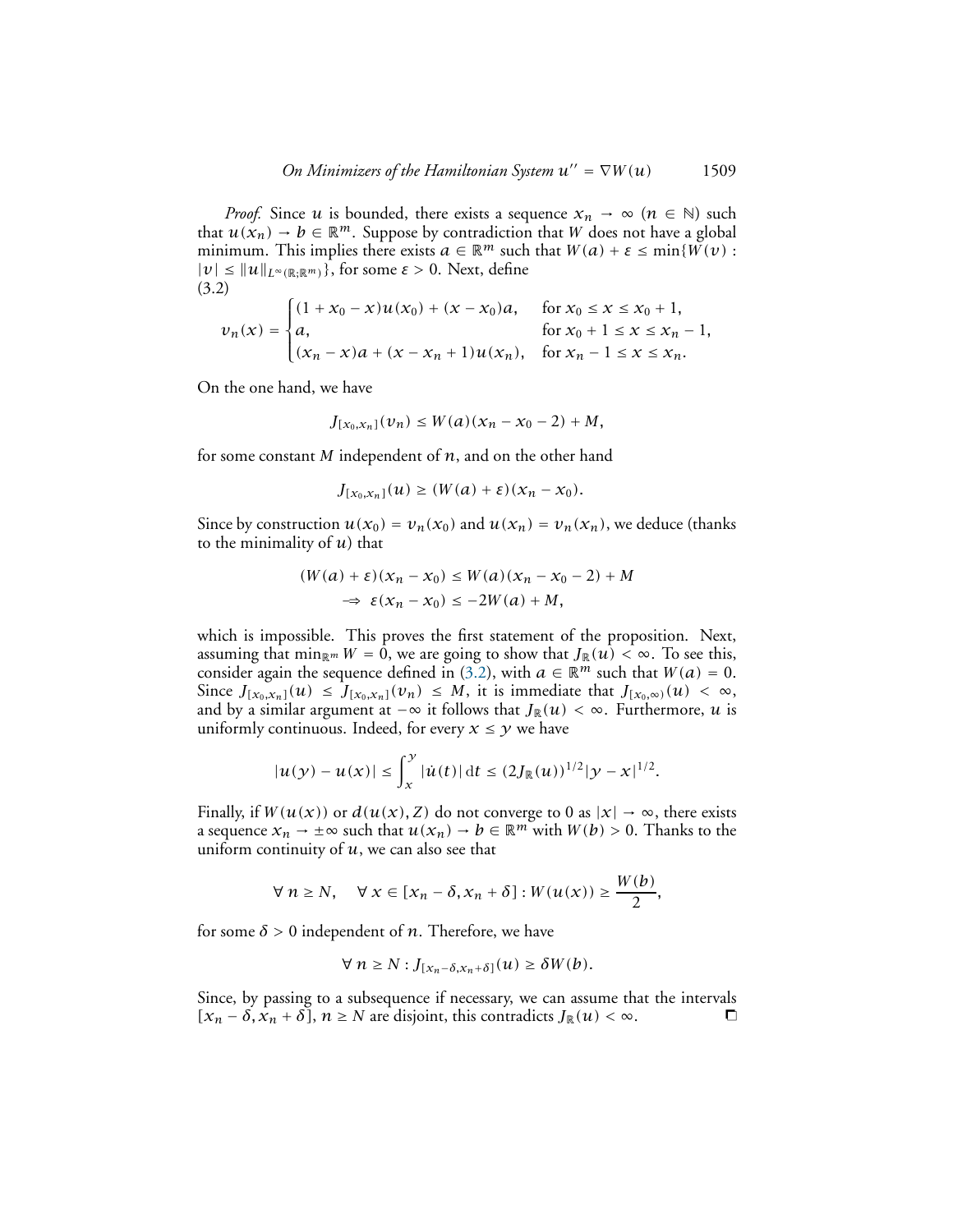<span id="page-7-0"></span>*Remark 3.2.* If  $W \ge 0$ , every solution *u* to [\(1.2\)](#page-1-0) such that  $J_{\mathbb{R}}(u) < \infty$ satisfies the equipartion relation [\(2.1\)](#page-4-0). Indeed, if  $H = \frac{1}{2}$  $\frac{1}{2}|u'(x)|^2 - W(u(x))$  is a non-zero constant, writing

$$
J_{\mathbb{R}}(u) = \int_{\mathbb{R}} \{2W(u(x)) + H\} dx = \int_{\mathbb{R}} \{|u'(x)|^2 - H\} dx,
$$

we immediately see that  $J_{\mathbb{R}}(u)$  is not finite.

Now, we assume that 0 is the global minimum of *W*. Let us then define on *Z* := { $u ∈ \mathbb{R}^m$  |  $W(u) = 0$ } the equivalence relation  $u ∼ v$ , if and only if there exists a path  $\gamma \in W^{1,2}([\alpha, \beta]; \mathbb{R}^m)$  such that  $\gamma([\alpha, \beta]) \subset Z$ , and  $\gamma(\alpha) = u$ ,  $\gamma(\beta) = v$ . According to the following proposition, if a local minimizer *u* connects at −∞ and +∞ the same equivalence class of *Z*, then it is constant.

<span id="page-7-1"></span>*Proposition 3.3. Let W be a potential so that*  $\min_{\mathbb{R}^m} W = 0$ *. If*  $u \in L^\infty(\mathbb{R}; \mathbb{R}^m)$ *is a local minimizer for system* [\(1.2\)](#page-1-0), and if there exist two sequences  $x_n \rightarrow -\infty$  and *y*<sub>*n*</sub> → +∞ *such that*  $u(x_n)$  →  $a^-$  *and*  $u(y_n)$  →  $a^+$ *, with*  $a^{\pm} \in Z$ *,*  $a^-$  ∼  $a^+$ *, then u is constant.*

*Proof.* Let  $\gamma \in W^{1,2}([0,\ell];\mathbb{R}^m)$  be a path connecting  $a^- = \gamma(0)$  and  $a^+ =$ *γ(ℓ)* in *Z*. We define (3.3)

<span id="page-7-2"></span>
$$
\nu_n(x) = \begin{cases}\n(1 + x_n - x)u(x_n) + (x - x_n)a^-, & \text{for } x_n \le x \le x_n + 1, \\
y\left(\frac{\ell(x - x_n - 1)}{y_n - x_n - 2}\right), & \text{for } x_n + 1 \le x \le y_n - 1, \\
(y_n - x)a^+ + (x - y_n + 1)u(y_n), & \text{for } y_n - 1 \le x \le y_n,\n\end{cases}
$$

and compute

$$
J_{[x_n,y_n]}(v_n) = o(1) + \frac{\ell^2}{2(y_n - x_n - 2)^2} \int_{x_n+1}^{y_n-1} \left| \dot{y} \left( \frac{\ell(x - x_n - 1)}{y_n - x_n - 2} \right) \right|^2 dx
$$
  
=  $o(1) + \frac{\ell}{2(y_n - x_n - 2)} \int_0^{\ell} |\dot{y}(y)|^2 dy = o(1).$ 

Since by construction  $u(x_n) = v_n(x_n)$  and  $u(y_n) = v_n(y_n)$ , we deduce by the minimality of *u* that  $J_{[x_n,y_n]}(u) = o(1)$ . As a consequence,  $J_{\mathbb{R}}(u) = 0$  and *u* is constant.  $\Box$ constant.

*Corollary 3.4.* If *W is a potential such that*  $\min_{\mathbb{R}^m} W = 0$ , *then every nontrivial*, *bounded, local minimizer for system* [\(1.2\)](#page-1-0) *is a heteroclinic connection in the sense of Definition [2.1.](#page-3-1)*

*Proof.* Let *u* be a nontrivial, bounded, local minimizer. Because of the equipartition relation (cf. Remark [3.2\)](#page-7-0), we know that *u* takes its values in a connected component Ω of the set  ${W > 0}$ . Let  $K^{\pm}$  be the sets of limit points of *u* at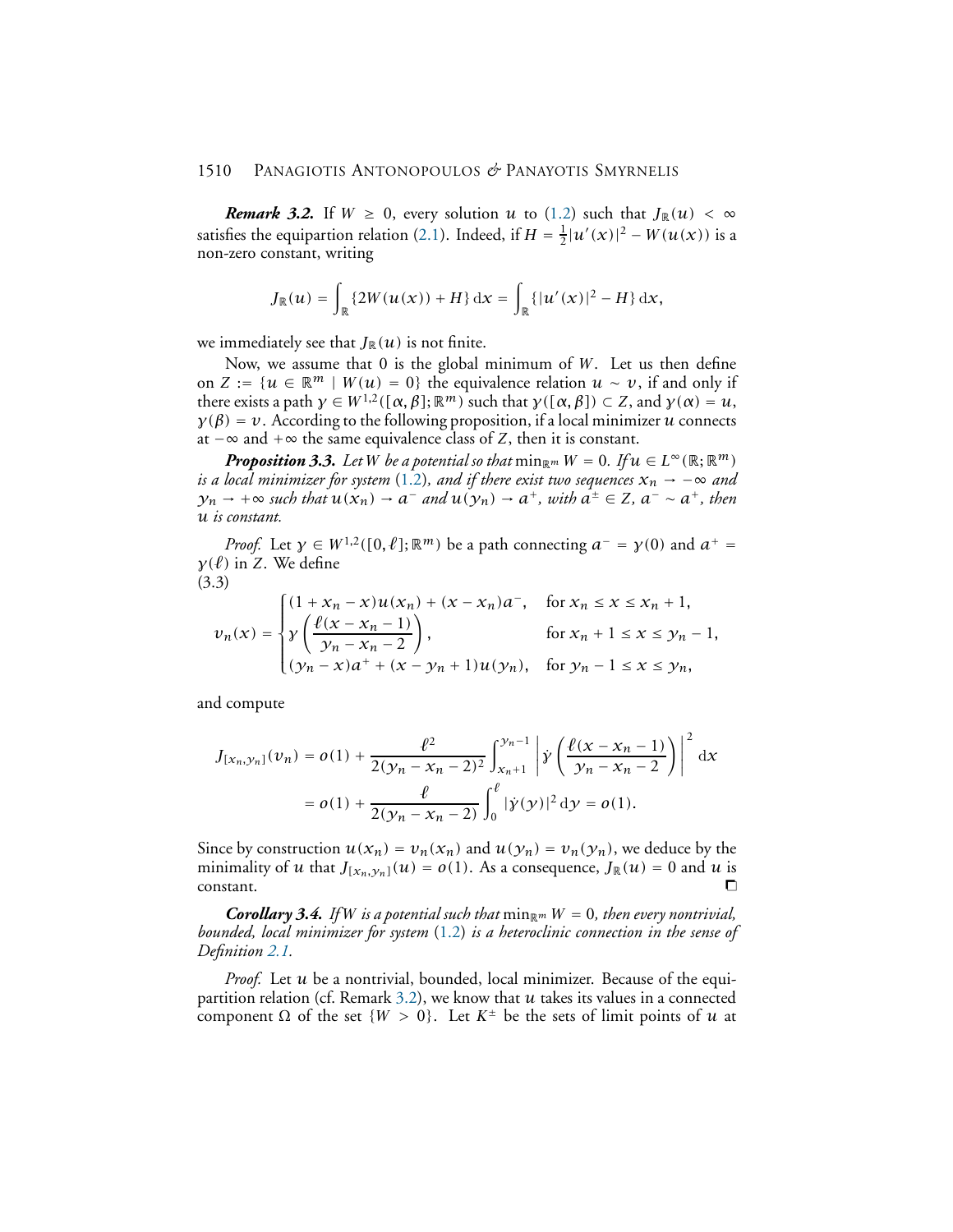±∞, which are compact since *<sup>u</sup>* is bounded. By Proposition [3.1,](#page-5-4) *<sup>K</sup>*<sup>±</sup> <sup>⊂</sup> *<sup>∂</sup>*Ω. In addition, since *u* is not constant, the sets  $K^{\pm}$  are disjoint (cf. Proposition [3.3\)](#page-7-1). Finally, by the definition of  $K^{\pm}$ ,  $d(u(x), K^{\pm}) \to 0$  as  $x \to \pm \infty$ , and thus *u* is a heteroclinic connection heteroclinic connection.

*Remark 3.5.* For  $m \geq 2$ , the 0 level set of the Ginzburg-Landau potential  $W(u) = \frac{1}{4}$  $\frac{1}{4}(|u|^2 - 1)^2$  is the unit sphere that is obviously path connected. By Proposition [3.3,](#page-7-1) it follows that, for this potential, the only one-dimensional local minimizers are the constants of modulus 1. In particular, we see that the solution  $u : \mathbb{R} \to \mathbb{R}^m$ ,  $u(x) = (\tanh(x/\sqrt{2}), 0, \ldots, 0)$  that connects at  $\pm \infty$  the points  $(\pm 1, 0, \ldots, 0)$  is minimal only when  $m = 1$ .

*Remark 3.6.* According to Propositions [3.1](#page-5-4) and [3.3,](#page-7-1) nontrivial bounded local minimizers *u* connect at  $\pm \infty$  distinct components of the zero set of *W*. The converse, however, is not true: heteroclinic connections are not always minimal solutions. In what follows, we explain how to construct such a counterexample for a nonnegative potential  $H \in C^{\infty}(\mathbb{R}^2, \mathbb{R})$  vanishing only at the points  $a^{\pm} = (\pm 1, 0)$ , and such that  $D^2H(a^{\pm})$  is a positive definite matrix. We therefore consider again the Ginzburg-Landau potential  $W(u) = \frac{1}{4}$  $\frac{1}{4}$ (|*u*|<sup>2</sup> − 1)<sup>2</sup> for  $\mu \in \mathbb{R}^2 \sim \mathbb{C}$ . Next, we compute the Action of the solution  $u(x) = (\tanh(x/\sqrt{2}), 0)$  in the interval *[*−*R, R]*:

$$
J_{[-R,R]}(u) = \sqrt{2}\left[u(R) - \frac{(u(R))^3}{3}\right] \to \frac{2\sqrt{2}}{3} \text{ as } R \to \infty.
$$

We also define the map  $v(x) = -u(R)e^{i\pi(x+R)/(2R)}$  for  $x \in [-R, R]$ . By construction,  $v(\pm R) = u(\pm R)$ , and we can see that

$$
J_{[-R,R]}(v) = 2RW(u(R)) + |u(R)|^2 \frac{\pi^2}{4R} \to 0 \quad \text{as } R \to \infty.
$$

Thus, for *R* big enough,  $J_{[-R,R]}(u) > J_{[-R,R]}(v)$ , and to complete the proof, we just have to modify W outside the closed ball of radius  $u(R) < 1$  centered at the origin. We set  $H(u_1, u_2) := W(u) + u_2^2 \varphi(|u|^2)$ , where  $\varphi \in C^{\infty}(\mathbb{R}, [0, \infty))$  is such that

$$
\varphi(t) = \begin{cases} 0 & \text{for } t \le |u(R)|^2 + \varepsilon, \\ 1 & \text{for } 1 - \varepsilon \le t, \end{cases}
$$

and  $\varepsilon > 0$  is small enough. Since  $H(u_1, 0) = W(u_1, 0)$  and  $(\partial H/\partial u_2)(u_1, 0) = 0$ , we can check that *H* has all the desired properties, and that  $u'' = \nabla H(u)$ . Clearly, *u* is not a minimal solution of  $u'' = \nabla H(u)$ , since its action over  $[-R, R]$  is bigger than the action of the competitor *v*.

## 4. THE MAIN THEOREM

<span id="page-8-0"></span>Recall that  $\Omega \neq \mathbb{R}^m$  is a connected component of the set  $\{u \in \mathbb{R}^m \mid W(u) > 0\}$ , and assume the following: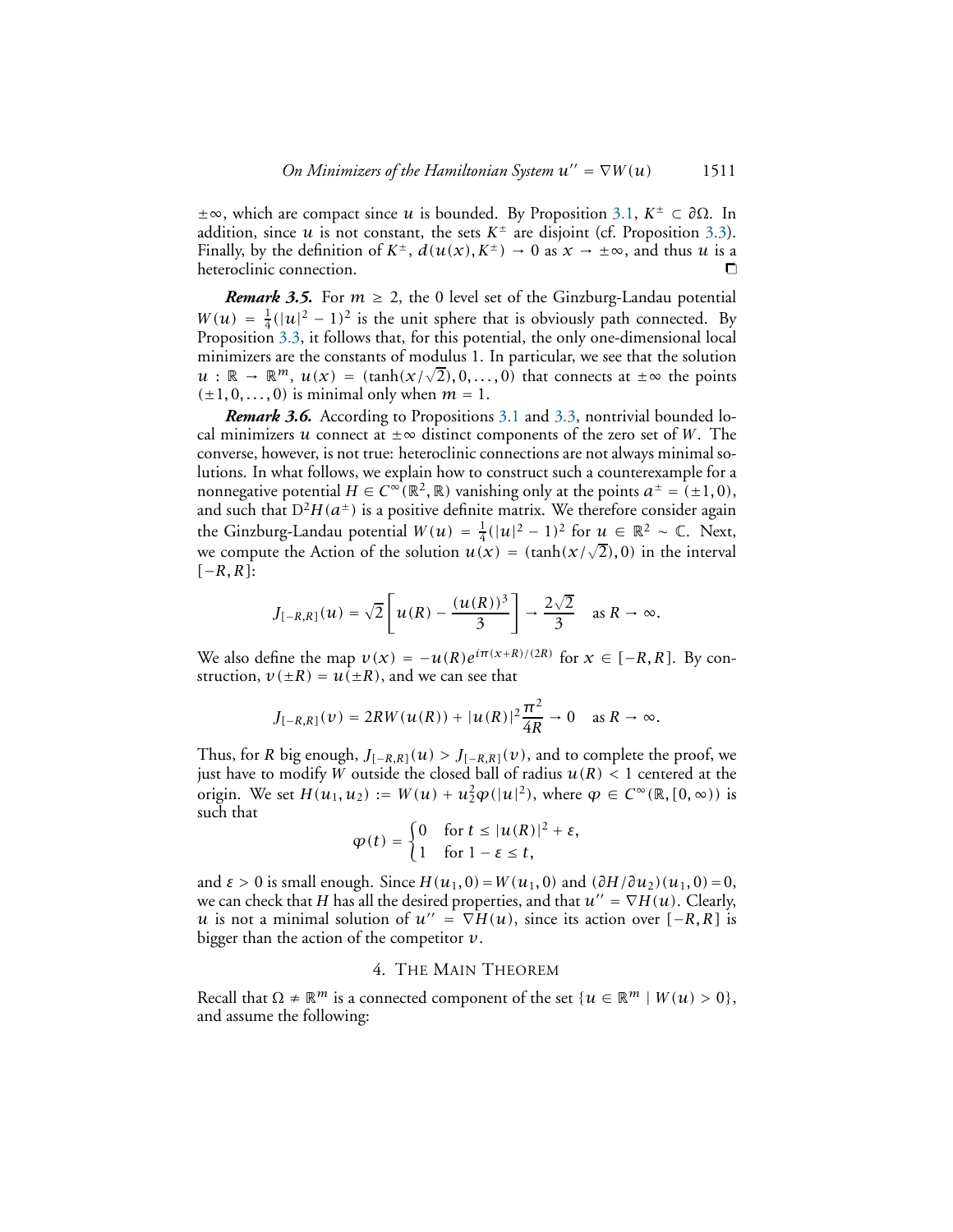- <span id="page-9-1"></span>(H1) The potential  $W \in C^2(\mathbb{R}^m, \mathbb{R})^2$  $W \in C^2(\mathbb{R}^m, \mathbb{R})^2$  $W \in C^2(\mathbb{R}^m, \mathbb{R})^2$  is such that  $\partial \Omega$  is partitioned into two disjoint compact subsets  $A^-$  and  $A^+$ . In addition,  $\mathbb{R}^m \setminus \Omega$  is partitioned into two disjoint closed sets *F* <sup>±</sup>, with *∂F*<sup>±</sup> = *A*±.
- <span id="page-9-2"></span>(H2)  $\liminf_{u \in \Omega_1}$ <sub>|*u*|→+∞</sub>  $W(u) > 0$ , if  $\Omega$  is not bounded.



FIGURE 4.1. The sets  $\Omega$  and  $A^{\pm}$ , and the trajectory of the minimizer  $\bar{u}$ . For the sake of simplicity, we assumed that the limits of  $\bar{u}$  exist at  $\pm \infty$ .

Let  $\bar{q}$  ∈ (0,  $d(A^-$ ,  $A^+$ )/2), where *d* denotes the Euclidean distance, and let A be defined by

$$
\mathcal{A} = \left\{ u \in W_{\text{loc}}^{1,2}(\mathbb{R}; \bar{\Omega}) \mid d(u(x), A^{-}) \leq \bar{q}, \text{ for } x \leq x_{u}^{-},
$$
  

$$
d(u(x), A^{+}) \leq \bar{q}, \text{ for } x \geq x_{u}^{+}, \text{ for some } x_{u}^{-} < x_{u}^{+} \right\}.
$$

*Remark 4.1.* Note that in the definition of A no limitation is imposed on the numbers  $x_u^- < x_u^+$  that may largely depend on  $u$ .

<span id="page-9-3"></span>We are going to prove the existence of a connecting minimizer in the class A. *Theorem 4.2. Assume*  $W : \mathbb{R}^m \to \mathbb{R}$  *satisfies* [\(H1\)](#page-9-1), [\(H2\)](#page-9-2)*. Then,*  $J_{\mathbb{R}}(u)$  *admits a* minimizer  $\bar{u} \in A$ :

<span id="page-9-4"></span>
$$
J_{\mathbb{R}}(\bar{u}) = \min_{u \in \mathcal{A}} J_{\mathbb{R}}(u) < +\infty.
$$

*Moreover, the result is that*  $\lim_{x \to \pm \infty} d(\bar{u}(x), A^{\pm}) = 0$ *.* 

*Proof. Step 1*. There exists  $u_0 \in A$  that satisfies

$$
(4.1) \t\t J_{\mathbb{R}}(u_0) < +\infty.
$$

<span id="page-9-0"></span><sup>&</sup>lt;sup>2</sup>Note that the *C*<sup>2</sup> smoothness of *W* is only used in the proof of Theorems [5.2,](#page-15-0) [5.4,](#page-16-0) and [5.5.](#page-17-0) To prove Theorem [4.2](#page-9-3) (respectively, Proposition [5.1\)](#page-14-1) it is sufficient to assume that *<sup>W</sup>* is continuous (respectively, *C* 1 ).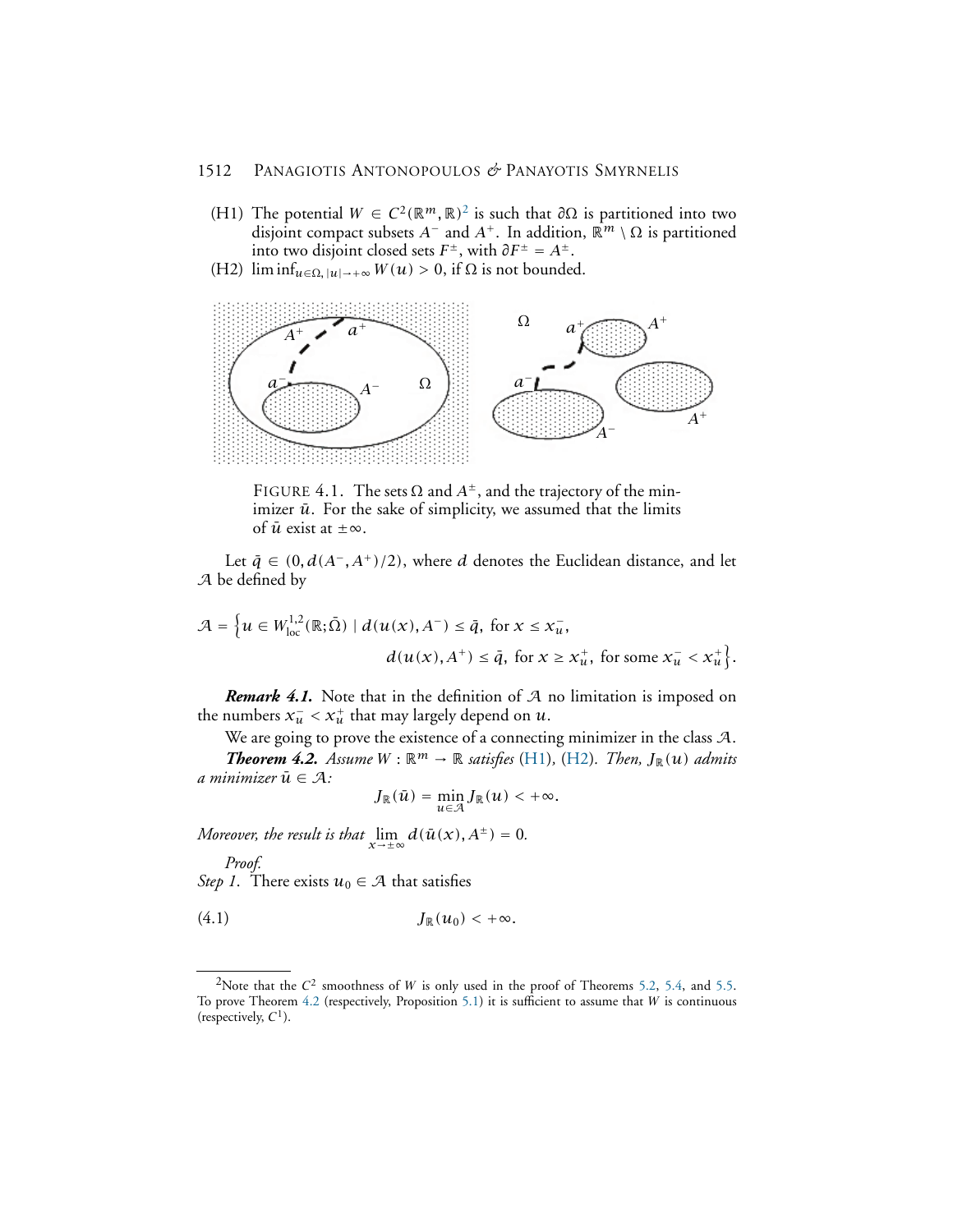Indeed, let  $a^{\pm} \in A^{\pm}$  be such that  $d(a^-, a^+) = d(A^-, A^+)$ . We can check that the line segment  $[a^-, a^+]$  is included in  $\overline{\Omega}$ . Next, we set

$$
u_0(x) = \begin{cases} a^-, & \text{for } x \le 0, \\ a^- + x(a^+ - a^-), & \text{for } 0 \le x \le 1, \\ a^+, & \text{for } 1 \le x. \end{cases}
$$

From [\(4.1\)](#page-9-4), it follows that

$$
\inf_{u\in\mathcal{A}}J_{\mathbb{R}}(u)=\inf_{u\in\mathcal{A}_b}J_{\mathbb{R}}(u)<+\infty,
$$

where

$$
\mathcal{A}_b = \mathcal{A} \cap \{J_{\mathbb{R}}(u) \leq J_{\mathbb{R}}(u_0)\}.
$$

*Step 2.* Given  $A^* = A^+$  or  $A^-$ , and  $0 < q' < q/2 < q \le \bar{q}$ , we let  $U_q^{q'}$  be the set of  $W^{1,2}$  maps  $u : [\alpha, \beta] \rightarrow \overline{\Omega}$  that satisfy

<span id="page-10-1"></span>
$$
d(u(\alpha), A^*) \geq q, \quad 0 < d(u(\beta), A^*) \leq q',
$$

for some  $\alpha < \beta$  that may depend on *u*. For each  $u \in U_q^{q'}$ , we shall define  $v_u : [\beta - 1, \beta] \rightarrow \overline{\Omega}$  by setting

(4.2) 
$$
v_u(x) = a^* + (x - \beta + 1)(u(\beta) - a^*),
$$

<span id="page-10-0"></span>where *a*<sup>\*</sup> ∈ *A*<sup>\*</sup> and *d*(*u*(*β*), *A*<sup>\*</sup>) = *d*(*u*(*β*), *a*<sup>\*</sup>).

*Lemma 4.3. For each*  $q \in (0, \bar{q}],$  *there exists*  $q' \in (0, q/2)$  *such that* 

$$
J_{[\alpha,\beta]}(u) \ge J_{[\beta-1,\beta]}(v_u)
$$
, for  $u \in \mathcal{U}_q^{q'}$ ,  $A^* = A^{\pm}$ .

*Proof.* Define

$$
\varphi(q) = \min\{W(u) \mid u \in \Omega, \ q \le d(u, A^*) \le \bar{q}\}, \ q \in (0, \bar{q}],
$$
  

$$
\Phi(q) = \max\{W(u) \mid u \in \Omega, \ d(u, A^*) \le q\}, \ q \in (0, \bar{q}].
$$

From these definitions, it follows that

$$
J_{[\alpha,\beta]}(u) \ge \int_{\alpha}^{\beta} \sqrt{2W(u)} |u| \,dx \ge \sqrt{2\varphi\left(\frac{q}{2}\right)} \frac{q}{2},
$$
  

$$
J_{[\beta-1,\beta]}(v_u) \le \Phi(q') + \frac{1}{2}|u(\beta) - a^*|^2 \le \Phi(q') + \frac{1}{2}(q')^2.
$$

Therefore, to conclude the proof it suffices to observe that, given  $q \in (0, \bar{q}]$ , for  $q' \in (0, q/2)$  sufficiently small, we have the inequality

$$
\Phi(q') + \frac{1}{2}(q')^2 < \sqrt{2\varphi\left(\frac{q}{2}\right)}\frac{q}{2}.\tag{}
$$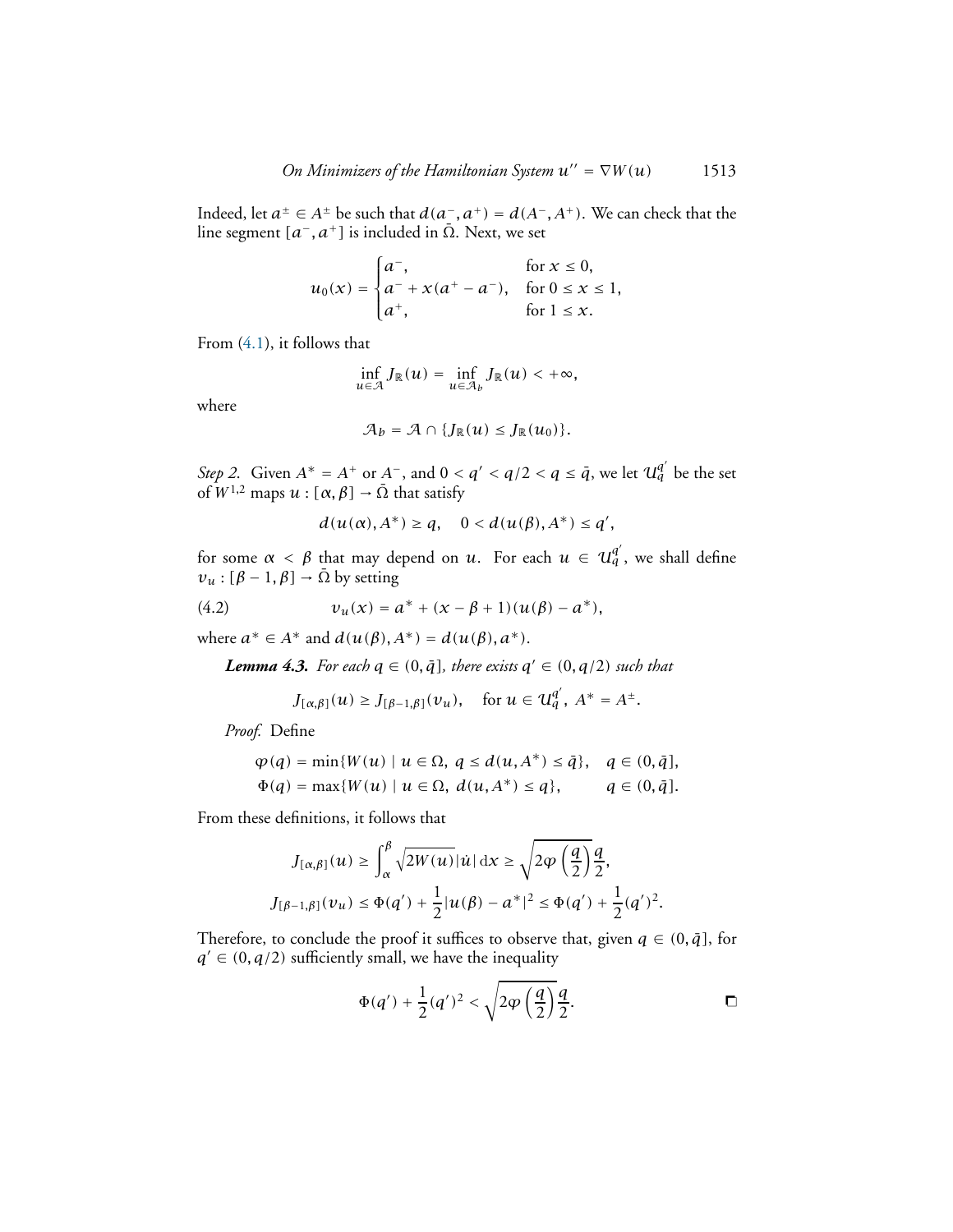*Step 3.* Given  $q \in (0, \bar{q}]$  let  $\ell_q = 2J_{\mathbb{R}}(u_0)/\varphi(q')$  where  $q'$  is as in Lemma [4.3.](#page-10-0) Then, for each  $u \in A_b$  we have the implication

$$
(x_1, x_2) \subset (-\infty, x_u^-)
$$
 and  $x_2 - x_1 \ge \ell_q \implies d(u(x_0), A^-) < q',$ 

for some  $x_0 \in (x_1, x_2)$ . This follows from the fact that

$$
\min\{d(u(x), A^{-}) \mid x \in (x_1, x_2)\} \geq q'
$$

implies

$$
\varphi(q')(x_2-x_1) \leq J_{(x_1,x_2)}(u) \leq J_{\mathbb{R}}(u_0).
$$

Similarly, for each  $u \in A_b$  we have the implication

$$
(x_1, x_2) \subset (x_u^+, +\infty)
$$
 and  $x_2 - x_1 \ge \ell_q \implies d(u(x_0), A^+) < q',$ 

for some  $x_0 \in (x_1, x_2)$ .

*Step 4*. There is  $M > 0$  such that, for each  $u \in A_b$ , there is  $\hat{u} \in A_b$  with the properties

<span id="page-11-2"></span>(4.3a) <sup>k</sup>*u*ˆ <sup>k</sup>*L*∞*(*R;R*m)* <sup>≤</sup> *M,*

<span id="page-11-1"></span>
$$
(4.3b) \t J_{\mathbb{R}}(\hat{u}) \leq J_{\mathbb{R}}(u).
$$

Let  $\bar{q}'$  be the number given by Lemma [4.3](#page-10-0) in correspondence to  $\bar{q}$ . From *[Step 3](#page-10-0)*, for each  $u \in A_b$  there is  $x_0 \in (-\infty, x_u^-)$  such that  $d(u(x_0), A^-) < \bar{q}'$ , and therefore there exists

<span id="page-11-0"></span>
$$
\bar{x}_u^- = \max\{x \mid d(u(x), A^-) \leq \bar{q}'\}.
$$

Assume there exists  $\alpha \in (-\infty, \bar{x}_u^-)$  such that  $d(u(\alpha), A^-) = \bar{q}$ , and define  $\hat{u}$  by setting

(4.4) 
$$
\begin{cases} \hat{u}(x) = a^{-}, & \text{for } x < \bar{x}_{u}^{-} - 1, \\ \hat{u}(x) = v_{u}(x), & \text{for } [\bar{x}_{u}^{-} - 1, \bar{x}_{u}^{-}], \\ \hat{u}(x) = u(x), & \text{for } x > \bar{x}_{u}^{-}, \end{cases}
$$

where  $v_u$  :  $[\bar{x}_u^- - 1, \bar{x}_u^-] \rightarrow \bar{\Omega}$  is the map associated by [\(4.2\)](#page-10-1) with the restriction of *u* to the interval  $[\alpha, \bar{x}_u]$ , and  $a^- \in A^-$  is such that  $d(u(\bar{x}_u), A^-) =$  $d(u(\bar{x}_u^-), a^-)$ . From [\(4.4\)](#page-11-0) and Lemma [4.3,](#page-10-0) it follows that

$$
|\hat{u}(x) - a^{-}| \leq \bar{q}' < \bar{q}, \quad \text{for } x \in (-\infty, \bar{x}_{\bar{u}}],
$$
  

$$
J_{(-\infty, \bar{x}_{\bar{u}}]}(\hat{u}) = J_{[\bar{x}_{\bar{u}}-1, \bar{x}_{\bar{u}}]}(v_{\bar{u}}) \leq J_{[\alpha, \bar{x}_{\bar{u}}]}(u) \leq J_{(-\infty, \bar{x}_{\bar{u}}]}(u).
$$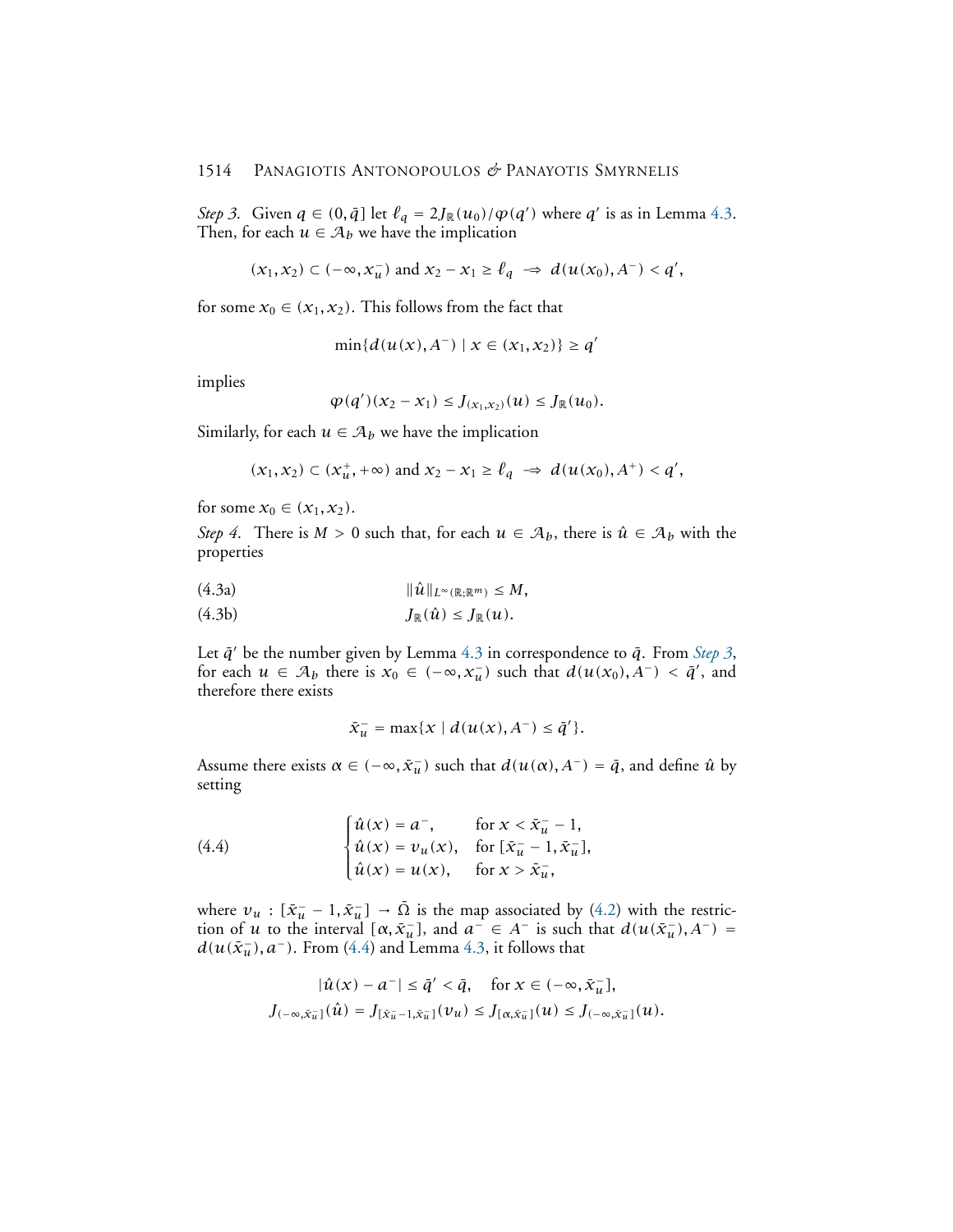By similar arguments, one proves the existence of

$$
\bar{x}_u^+ = \min\{x \mid d(u(x), A^+) \leq \bar{q}'\},\
$$

and concludes that  $\hat{u}$  can be constructed so that there holds

$$
d(\hat{u}(x), A^+) \leq \bar{q}, \quad \text{for } x \in [\bar{x}_u^+, \infty),
$$

together with [\(4.3b\)](#page-11-1).

To complete the proof of [\(4.3a\)](#page-11-2), we show that

(4.5) 
$$
\bar{x}_u^+ - \bar{x}_u^- \leq \frac{J_{\mathbb{R}}(u_0)}{w},
$$

where  $w = \min\{W(u) \mid u \in \Omega, d(u, \partial \Omega) \ge \bar{q}'\}$ . This follows from the definition of  $\bar{x}_u^\pm$  and

<span id="page-12-0"></span>
$$
w(\bar{x}_u^+ - \bar{x}_u^-) \leq J_{(\bar{x}_u^-, \bar{x}_u^+)}(u) \leq J_{\mathbb{R}}(u_0).
$$

From [\(4.5\)](#page-12-0) we obtain

$$
|u(x)-u(\bar{x}_u^-)|\leq (x-\bar{x}_u^-)^{1/2}\bigg(\int_{\bar{x}_u^-}^x|\dot{u}|^2\,\mathrm{d}x\bigg)^{1/2}\leq \bigg(\frac{2}{w}\bigg)^{1/2}J_\mathbb{R}(u_0),
$$

for  $x \in [\bar{x}_u^-, \bar{x}_u^+]$ , which completes the proof of [\(4.3a\)](#page-11-2).

*Step 5*. For each  $u \in A_b$ , we have

$$
\lim_{x\to\pm\infty}d(u(x),A^{\pm})=0.
$$

Suppose there exists a sequence  $x_k \rightarrow +\infty$  and  $q_0 \in (0, \bar{q})$  such that we have  $d(u(x_k), A^+) \geq q_0$  for  $k = 1, 2, \ldots$ . Then, since  $u \in A_b$  implies *u* is uniformly continuous, we have

$$
d(u(x), A^+) \ge \frac{q_0}{2}, \quad \text{for } x \in (x_k - \delta, x_k + \delta),
$$

for some  $\delta > 0$  independent of *k*. Therefore, we have

$$
J_{(x_k-\delta,x_k+\delta)}(u)\geq 2\delta\varphi\left(\frac{q_0}{2}\right),\quad k=1,2,\ldots.
$$

Since, by passing to a subsequence if necessary, we can assume that the intervals  $(x_k - \delta, x_k + \delta)$ ,  $k = 1, 2, \ldots$  are disjoint, this contradicts  $J_{\mathbb{R}}(u) \leq J_{\mathbb{R}}(u_0)$ .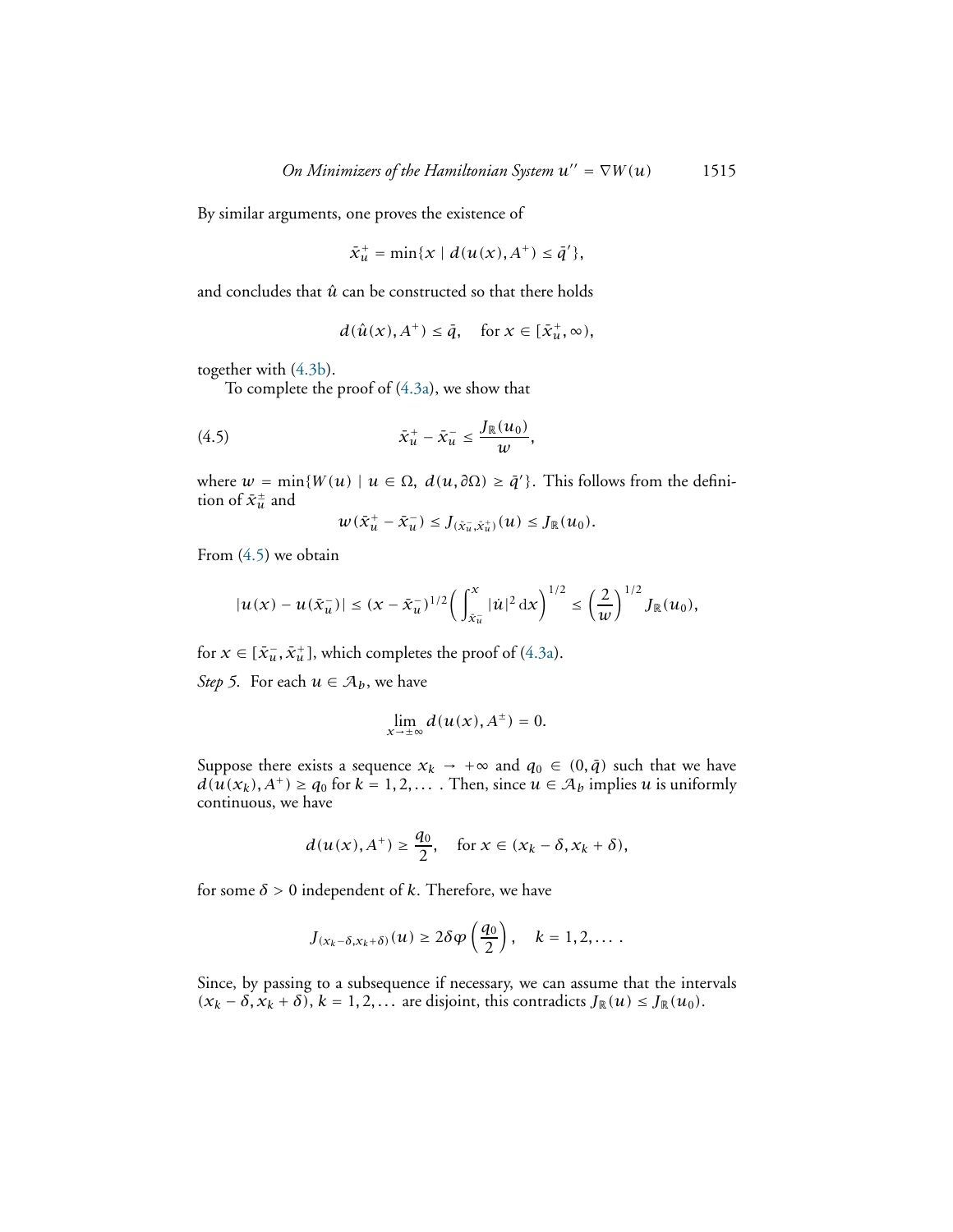*Step 6*. From

$$
|u(x_1)-u(x_2)|\leq |x_1-x_2|^{1/2}\bigg(\int_{x_1}^{x_2}|\dot{u}|^2\,\mathrm{d}x\bigg)^{1/2}\leq |x_1-x_2|^{1/2}\sqrt{2J_{\mathbb{R}}(u_0)},
$$

it follows that  $A_b$  is an equicontinuous set. From *[Step 4](#page-10-0)*, if  $\{u_k\} \subset A_b$  is a minimizing sequence, then we can also assume that  $\{u_k\} \subset L^\infty(\mathbb{R}, \mathbb{R}^m)$  is uniformly bounded.

*Step 7: Conclusion.* Let  $\{u_k\} \subset \mathcal{A}_b$  be a minimizing sequence. By *[Step 6](#page-12-0)*, we can assume  $\{u_k\}$  is equibounded and equicontinuous. By [\(4.5\)](#page-12-0) in *[Step 4](#page-10-0)*, and the translation invariance of  $J_{\mathbb{R}}$  and  $A$ , we can assume

$$
\bar{x}_{u_k}^-=0, \ \bar{x}_{u_k}^+\leq \frac{J_{\mathbb{R}}(u_0)}{w}, \quad k=1,\ldots.
$$

<span id="page-13-0"></span>By passing to subsequences if necessary, we can also assume the following:

(i) The sequence  $u_k$  converges to a continuous map  $\bar{u}$  uniformly in compact intervals, and from the embedding

$$
||u||_{L^2([-K,K];\mathbb{R}^m)} \leq \sqrt{2K}||u||_{C([-K,K];\mathbb{R}^m)}, \text{ also in } L^2_{loc}(\mathbb{R};\mathbb{R}^m).
$$

<span id="page-13-1"></span>This follows from the Ascoli-Arzelá theorem via a diagonal argument.

(ii) The sequence  $\dot{u}_k$  converges weakly in  $L^2(\mathbb{R}; \mathbb{R}^m) : \dot{u}_k \to v$ , for some

$$
v \in L^2(\mathbb{R}; \mathbb{R}^m)
$$
. This is a consequence of the bound  $\int_{\mathbb{R}} |\dot{u}_k|^2 \leq 2J_{\mathbb{R}}(u_0)$ .

Here, [\(i\)](#page-13-0) and [\(ii\)](#page-13-1) imply that  $(u_k, \dot{u}_k)$  converges weakly in  $(L_{\text{loc}}^2(\mathbb{R}; \mathbb{R}^m))^2$  to  $(\bar{u}, v)$ . This and the fact that the derivative operator is weakly closed yield  $v = \dot{\bar{u}}$ , and therefore we conclude that  $\bar{u} \in W^{1,2}_{loc}(\mathbb{R}; \mathbb{R}^m)$ .

From the lower semicontinuity of the *L* <sup>2</sup> norm, we have

$$
\liminf_{k \to +\infty} \int_{\mathbb{B}} |\dot{u}_k|^2 \ge \int_{\mathbb{B}} |\dot{\bar{u}}|^2,
$$

and since, from [\(i\)](#page-13-0),  $u_k$  converges pointwise to  $\bar{u}$ , we can apply Fatou's lemma to the sequence of nonnegative functions  $\{W(u_k)\}\$ to conclude that

$$
\liminf_{k \to +\infty} \int_{\mathbb{B}} W(u_k) \ge \int_{\mathbb{B}} W(\bar{u}).
$$

These inequalities imply that

<span id="page-13-2"></span>(4.6) 
$$
J_{\mathbb{R}}(\bar{u}) \leq \liminf_{k \to +\infty} \int_{\mathbb{B}} \frac{1}{2} |\dot{u}_k|^2 + \liminf_{k \to +\infty} \int_{\mathbb{B}} W(u_k)
$$

$$
\leq \lim_{k \to +\infty} J_{\mathbb{R}}(u_k) = \inf_{u \in A_b} J_{\mathbb{R}}(u) \leq J_{\mathbb{R}}(u_0).
$$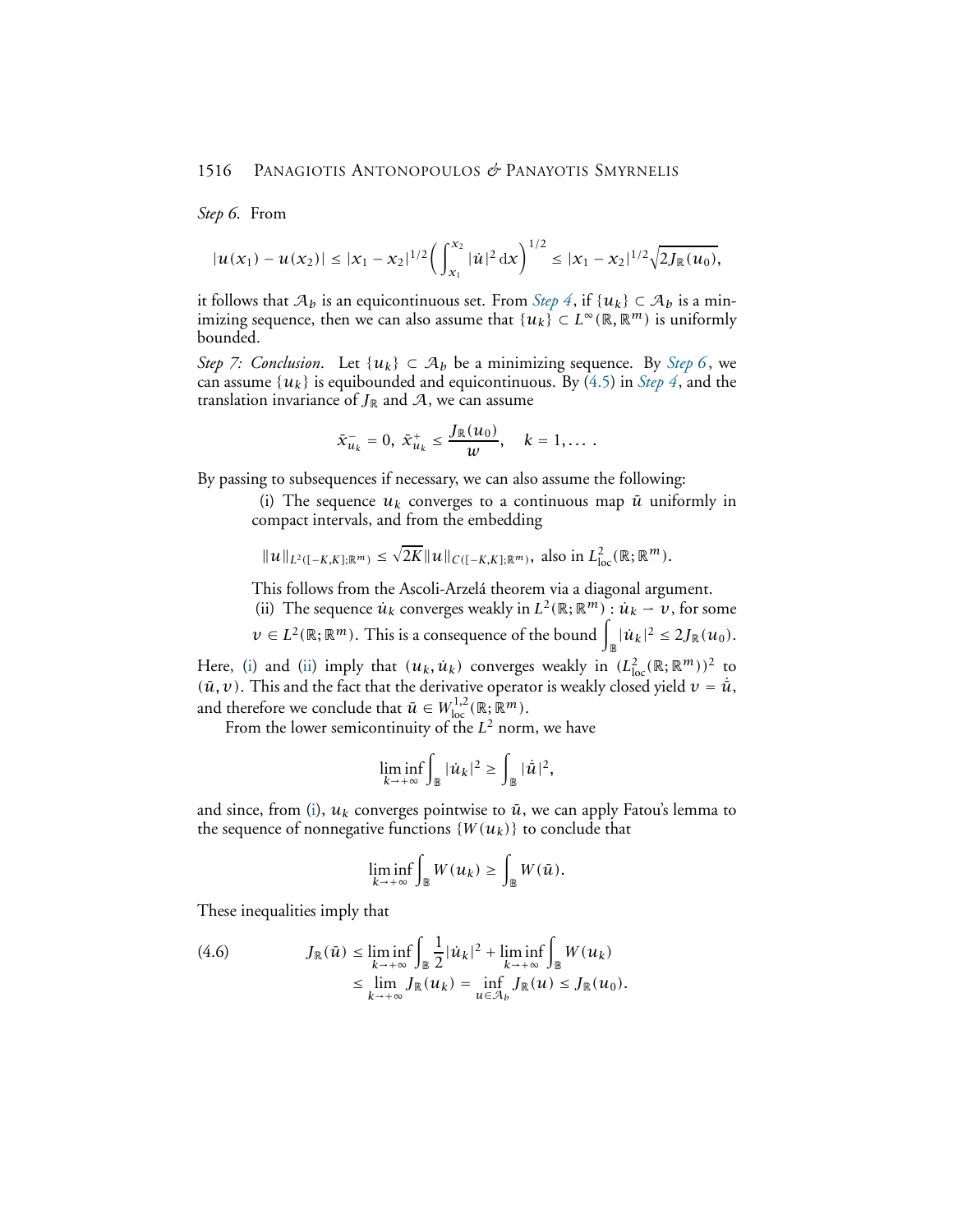That is,  $\bar{u}$  is a minimizer. Moreover,  $(4.6)$ , and the uniform convergence in [\(i\)](#page-13-0)  $\text{imply } \bar{u} \in \mathcal{A}_b$ ; thus, from *[Step 5](#page-12-0)* we have  $\lim_{x \to \pm \infty} d(\bar{u}(x), A^{\pm}) = 0$ . This concludes the proof.  $\Box$ 

### 5. HETEROCLINIC, HOMOCLINIC AND PERIODIC ORBITS

<span id="page-14-0"></span>We first establish that the minimizer  $\bar{u}$  from Theorem [4.2](#page-9-3) satisfies the Euler-Lagrange equation and the equipartition relation on the interval where  $W(\bar{u}) > 0$ .

<span id="page-14-1"></span>*Proposition 5.1. There exist*  $L^-$  *and*  $L^+$ ,  $-\infty \le L^- < 0 < L^+ \le +\infty$  such *that*  $(L^-, L^+) = \{x \in \mathbb{R} \mid \bar{u}(x) \in \Omega\}$ *, and if*  $L^- \in \mathbb{R}$  (*respectively,*  $L^+ \in \mathbb{R}$ *), then we have*  $x \leq L^- \Rightarrow \bar{u}(x) = \bar{u}(L^-) \in A^-$  (*respectively,*  $x \geq L^+ \Rightarrow \bar{u}(x) =$  $\bar{u}(L^+) \in A^+$ ). In addition, on the interval  $(L^-, L^+)$ ,  $\bar{u}$  satisfies the Euler-Lagrange *equation*

$$
\frac{\mathrm{d}^2\bar{u}}{\mathrm{d}x^2} = \nabla W(\bar{u}),
$$

*and the equipartion relation*

$$
\frac{1}{2}\left|\frac{\mathrm{d}\bar{u}}{\mathrm{d}x}(x)\right|^2 = W(\bar{u}(x)).
$$

*Proof.* Since the Action functional *J* is translation invariant, we assume without loss of generality that  $\bar{u}(0) \in \Omega$ , and define

$$
L^{-} = \inf \{ x < 0 \mid \bar{u}((x, 0]) \subset \Omega \}, \quad L^{+} = \sup \{ x > 0 \mid \bar{u}([0, x)) \subset \Omega \}.
$$

We can see that if  $L^- \in \mathbb{R}$  (respectively,  $L^+ \in \mathbb{R}$ ), then  $\bar{u}(L^-) \in A^-$  (respectively,  $\bar{u}(L^+) \in A^+$ ), and by construction,  $\bar{u}$  is constant on the interval  $(-\infty, L^-]$ (respectively,  $[L^+, \infty)$ ). In addition,  $\bar{u}$  satisfies the Euler-Lagrange equation on *(L*−*, L*+*)*. Now, let us prove the equipartion relation. We recall that the Hamiltonian of the solution  $\bar{u}$ 

$$
H:=\frac{1}{2}\left|\frac{\mathrm{d}\bar{u}}{\mathrm{d}x}(x)\right|^2-W(\bar{u}(x))
$$

is constant on the interval  $(L^-, L^+)$ . Since  $\lim_{x\to L^{\pm}} W(\bar{u}(x)) = 0$ , we immediately see that  $H \ge 0$ . It remains to show that  $H \le 0$ . Indeed, we have

$$
J_{(0,+\infty)}(\bar{u})=\int_0^{L^+}\left(\frac{1}{2}\left|\frac{\mathrm{d}\bar{u}}{\mathrm{d}x}(x)\right|^2+W(\bar{u}(x))\right)\mathrm{d}x=\int_0^{L^+}(H+2W(\bar{u}(x)))\,\mathrm{d}x,
$$

and since  $J_{(0,+\infty)}(\bar{u}) \in [0,\infty)$ , it is clear that  $L^+ = +\infty \Rightarrow H = 0$ . Now, suppose  $L^+ < +\infty$ , and define

$$
\nu(x) = \begin{cases} \bar{u}(x), & \text{for } x \le 0, \\ \bar{u}\left(\frac{x}{k}\right), & \text{for } x \ge 0, \end{cases}
$$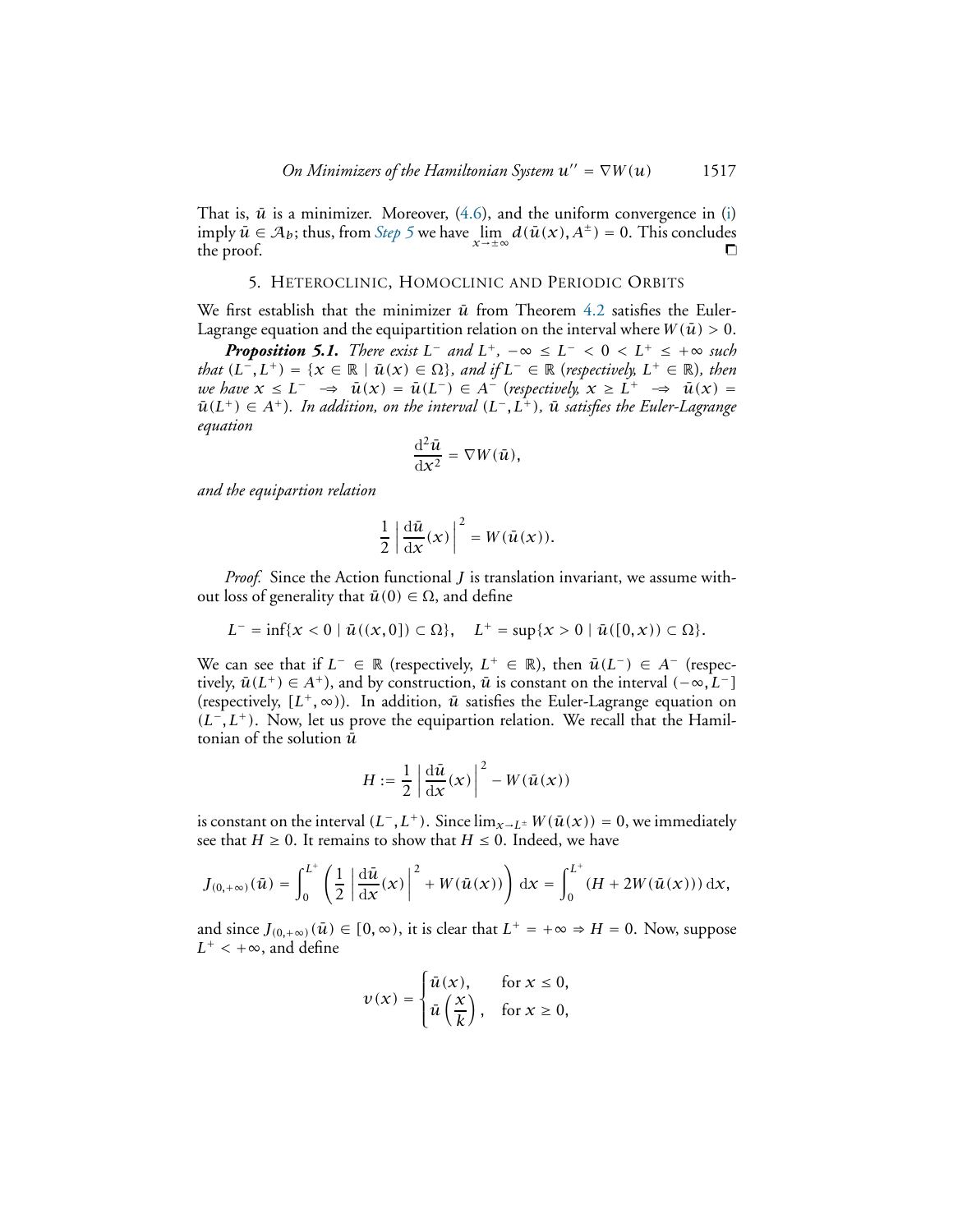where  $k > 1$ . We compute

$$
J_{(0,+\infty)}(\nu) = \int_0^{kL^+} \left(\frac{1}{2k^2} \left| \frac{d\bar{u}}{dx} \left(\frac{x}{k}\right) \right|^2 + W\left(\bar{u}\left(\frac{x}{k}\right)\right)\right) dx
$$
  

$$
= \int_0^{L^+} \left(\frac{1}{2k} \left| \frac{d\bar{u}}{dx}(t) \right|^2 + kW(\bar{u}(t))\right) dt
$$
  

$$
= \int_0^{L^+} \left(\frac{H}{k} + \frac{k^2 + 1}{k}W(\bar{u}(t))\right) dt,
$$

and note that

$$
J_{(0,+\infty)}(\bar{u}) \leq J_{(0,+\infty)}(\nu) \implies HL^+ \leq (k-1)\int_0^{L^+} W(\bar{u}(x))\,\mathrm{d}x.
$$

Letting  $k \to 1^+$ , we deduce that  $H \leq 0$ .

<span id="page-15-2"></span><span id="page-15-1"></span>Next, given  $A^* = A^+$  or  $A^-$ , we assume that one of the following is true:  $(He) \nabla W(u) = 0, \forall u \in A^*$ .  $(H<sub>o</sub>) \nabla W(u) \neq 0, \forall u \in A^*$ .

According to which of the hypotheses [\(He\)](#page-15-1) and [\(Ho\)](#page-15-2) holds on *A*<sup>−</sup> and *A*+, we distinguish the following cases, and prove the existence of the heteroclinic, homoclinic, and periodic orbits.

<span id="page-15-0"></span>*Theorem 5.2. If* [\(He\)](#page-15-1) *holds on*  $A^-$  *and*  $A^+$ *, then the minimizer*  $\bar{u}$  *constructed in Theorem [4.2](#page-9-3) is a heteroclinic connection:*

$$
\frac{d^2\bar{u}}{dx^2} = \nabla W(\bar{u}), \text{ on } \mathbb{R},
$$
  

$$
\lim_{x \to \pm \infty} d(\bar{u}(x), A^{\pm}) = 0, \text{ and } \bar{u}(x) \in \Omega, \quad \forall x \in \mathbb{R}.
$$

*In particular, if*  $W \geq 0$ *, then*<sup>[3](#page-15-3)</sup>  $\bar{u}$  *is also a local minimizer.* 

*Proof.* Suppose for instance that  $L^+$  < +∞. By the equipartition relation and [\(He\)](#page-15-1), we see that  $\bar{u}$  is  $C^2$  smooth and solves the Euler-Lagrange equation on the interval  $(0, +\infty)$ . Since  $(d\bar{u}/dx)(L^+) = 0$  and  $\nabla W(\bar{u}(L^+)) = 0$ , we deduce by the uniqueness result for O.D.E. that  $\bar{u}$  coincides with the constant solution  $v(x) = \bar{u}(L^+)$ , which is a contradiction. Thus,  $L^{\pm} = \pm \infty$ , and  $\bar{u}$  solves the Euler-Lagrange equation on all  $\mathbb{R}$ . When  $W \ge 0$ , let  $z \in W^{1,2}_{loc}(\mathbb{R}; \mathbb{R}^m)$  be a map coinciding with  $\bar{u}$  outside a compact interval  $[\alpha, \beta]$ . If  $z(\mathbb{R}) \subset \bar{\Omega}$ , it is clear by the definition of  $\bar{u}$  that  $J_{\mathbb{R}}(\bar{u}) \leq J_{\mathbb{R}}(z)$ . Otherwise, there exists  $s \in \mathbb{R}$  such that *z(s)* ∉  $\overline{\Omega}$ . Without loss of generality, we suppose that *z(s)* ∈ *F*<sup>−</sup>, and define  $s^-$  = max{ $s \in \mathbb{R} \mid z(s) \in F^-$ }. Now, if there exists  $t > s^-$  such that  $z(t) \in F^+$ ,

<span id="page-15-3"></span><sup>&</sup>lt;sup>3</sup>Clearly,  $W \ge 0$  implies that [\(He\)](#page-15-1) holds on  $A^{\pm}$ .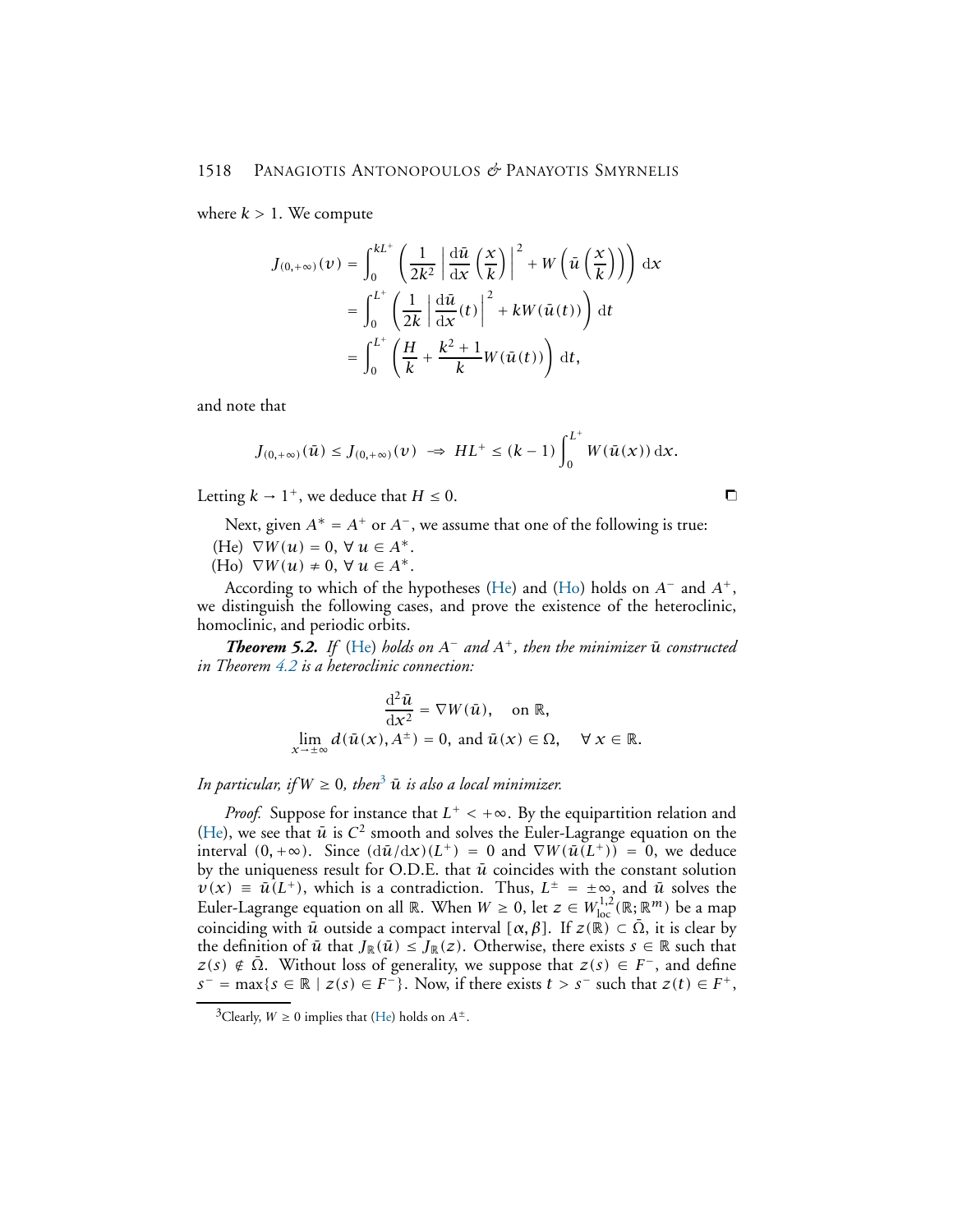we set  $s^+ = \min\{t > s^- \mid z(t) \in F^+\}$ . Since  $s^- < s^+$ ,  $z(s^{\pm}) \in \partial F^{\pm} = A^{\pm}$ , and  $z([s^-, s^+]) \subset \overline{\Omega}$ , we deduce that  $J_{\mathbb{R}}(\overline{u}) \leq J_{[s^-, s^+]}(z) \leq J_{\mathbb{R}}(z)$ . Finally, if *z*(*t*) ∈  $\overline{\Omega}$ ,  $\forall$  *t* ≥ *s*<sup>−</sup>, then we have again  $J_{\mathbb{R}}(\overline{u}) \le J_{[s^-, +\infty)}(z) \le J_{\mathbb{R}}(z)$ . Thus, for every choice of *z*,  $J_{\mathbb{R}}(\bar{u}) \leq J_{\mathbb{R}}(z)$  holds, and therefore  $\bar{u}$  is a local minimizer.  $\Box$ 

*Corollary 5.3. Assume*  $W : \mathbb{R}^m \to [0, \infty)$  *has*  $N$  *zeros*  $a_1, \ldots, a_N$ *, and satisfies* [\(H2\)](#page-9-2)*.* Then, for every  $i \in \{1, \ldots, N\}$ , there exists  $j \in \{1, \ldots, N\}$ ,  $j \neq i$ , and a *minimal solution*  $\bar{u}$  *of* 

$$
\frac{\mathrm{d}^2\bar{u}}{\mathrm{d}x^2} = \nabla W(\bar{u}), \quad \text{on } \mathbb{R},
$$

*such that*

 $\lim_{x \to -\infty} |\bar{u}(x) - a_i| = 0$ , and  $\lim_{x \to +\infty} |\bar{u}(x) - a_j| = 0$ .

*Proof.* Take  $\Omega = \mathbb{R}^m \setminus \{a_1, \ldots, a_N\}, A^- = \{a_i\}, \text{ and } A^+ = \{a_1, \ldots, a_N\} \setminus \{a_i\}.$  ${a_i}$ .  $\Box$ 

<span id="page-16-0"></span>*<i>Theorem 5.4. Assume W satisfies* [\(H1\)](#page-9-1), [\(H2\)](#page-9-2), [\(He\)](#page-15-1) *on*  $A^-$ *, and* (H0) *on*  $A^+$ *; then, there exists a homoclinic connection v:*

$$
\frac{d^2v}{dx^2} = \nabla W(v) \text{ on } \mathbb{R}, v(x) = v(-x) \quad \forall x \in \mathbb{R},
$$
  

$$
\lim_{x \to \pm \infty} d(v(x), A^-) = 0 \text{ and } v(x) \in A^+ \iff x = 0, v(x) \in \Omega, \forall x \neq 0.
$$

*Moreover,*  $v$  *is a minimizer of the Action*  $J_{\mathbb{R}}$  *in the class* 

$$
\mathcal{A}_{(\text{Ho})} = \left\{ u \in W_{\text{loc}}^{1,2}(\mathbb{R}; \bar{\Omega}) \mid
$$
  

$$
d(u(x), A^-) \leq \bar{q}, \text{ for } |x| \geq x_u, \text{ for some } x_u, u(0) \in A^+ \right\}.
$$

*Proof.* Let  $\bar{u}$  be the minimizer given by Theorem [4.2.](#page-9-3) As in the proof of Theorem [5.2,](#page-15-0) we show that  $L^- = -\infty$ . We now prove that  $L^+ < +\infty$ . Suppose by contradiction that  $L^+ = +\infty$ . Then,  $\bar{u}$  satisfies the equipartition relation 1  $\frac{1}{2}|\bar{u}_x(x)|^2 = W(\bar{u}(x)), \forall x \in \mathbb{R}$ , and we can ensure that for  $x > M$  big enough,

$$
\frac{\mathrm{d}^2W(\bar{u})}{\mathrm{d}x^2}(x) = |\nabla W(\bar{u})|^2 + \mathrm{D}^2W(\bar{u}(x))(\bar{u}'(x), \bar{u}'(x)) \geq \varepsilon > 0.
$$

As a consequence,  $W(\bar{u}(x)) \rightarrow +\infty$  as  $x \rightarrow +\infty$ , which is a contradiction. Thus,  $L^+ < +\infty$ . Now, define

$$
\nu(x) = \begin{cases} \bar{u}(x + L^+), & \text{for } x \le 0, \\ \bar{u}(-x + L^+), & \text{for } x \ge 0. \end{cases}
$$

Clearly,  $v \in A_{(Ho)}$  $v \in A_{(Ho)}$  $v \in A_{(Ho)}$ , and again by the equipartition relation, we see that the derivative of  $\nu$  at  $x = 0$  exists and vanishes. By symmetry, we also check that  $\nu$  is  $C^2$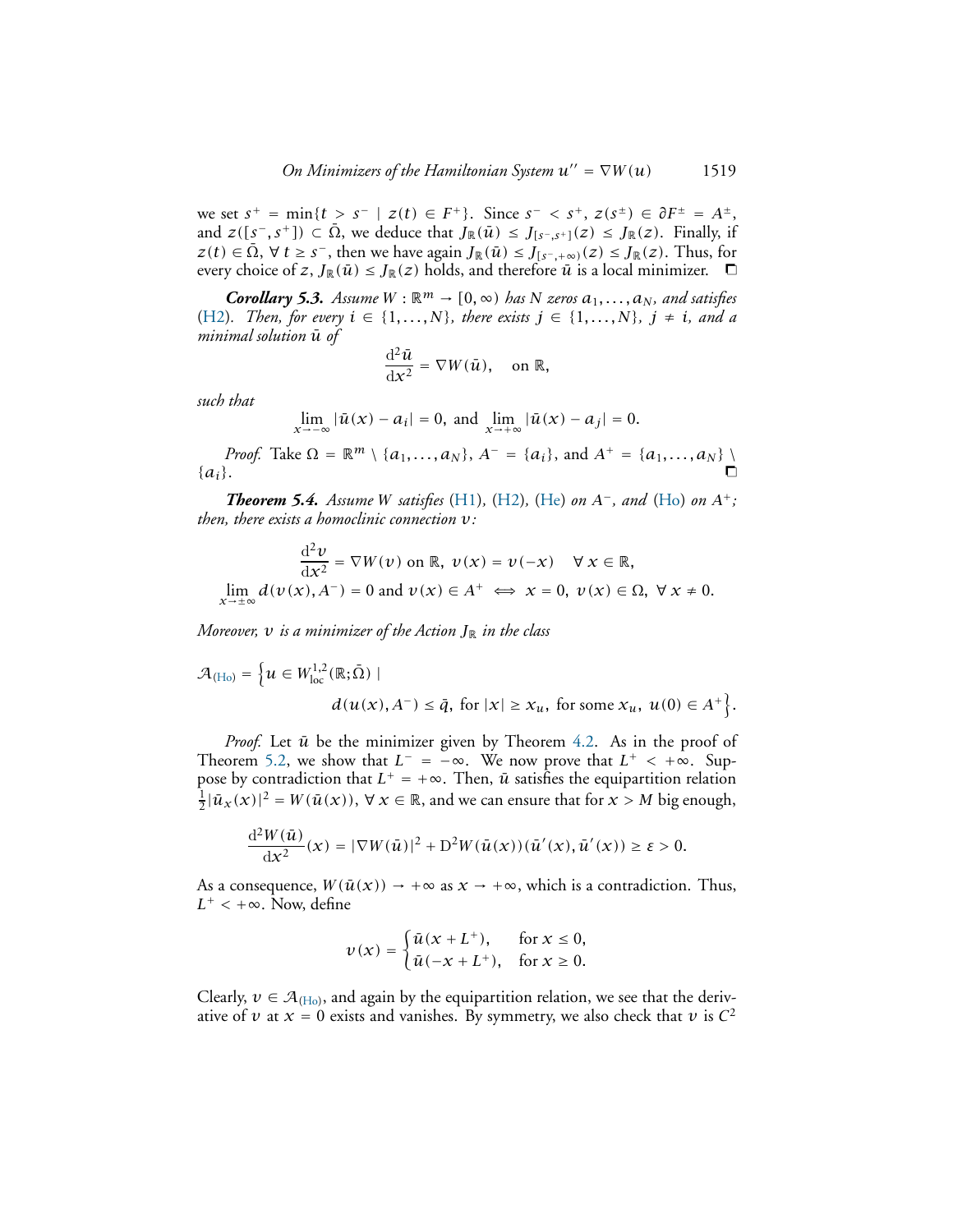smooth and satisfies the Euler-Lagrange equation on all R. Finally, it is obvious that  $J_{\mathbb{R}}(v) = 2J_{\mathbb{R}}(\bar{u})$ , and that *v* minimizes the Action in the class  $\mathcal{A}_{(H_0)}$ .  $\Box$ 

<span id="page-17-0"></span>*Theorem 5.5. Assume W satisfies* [\(H1\)](#page-9-1)*,* [\(H2\)](#page-9-2)*, and* [\(Ho\)](#page-15-2) *on A*±*; then, there exists a periodic solution*  $\bar{v}$  *of the Euler-Lagrange equation* 

$$
\frac{\mathrm{d}^2\bar{v}}{\mathrm{d}x^2} = \nabla W(\bar{v}) \text{ on } \mathbb{R}, \ \bar{v}(x) = \bar{v}(-x), \quad \forall x \in \mathbb{R},
$$

*such that for every*  $x \in \mathbb{R}$ *,* 

$$
\bar{v}(x+T) = \bar{v}(x)
$$
, and  $\bar{v}\left(x+\frac{T}{2}\right) = \bar{v}\left(-x+\frac{T}{2}\right)$  for some  $T > 0$ ,

*and*

$$
\bar{\nu}(0) \in A^{-}
$$
,  $\bar{\nu}\left(\frac{T}{2}\right) \in A^{+}$ ,  $\bar{\nu}(x) \in \Omega \iff x \notin \frac{T}{2}\mathbb{Z}$ .

*Moreover,*  $\bar{v}$  *is characterized variationally as follows:* 

$$
J_{[0,T/2]}(\bar{v}) = \min \{ J_{[0,\ell]}(u) \mid u \in \mathcal{B}_{\ell}, \ell > 0 \},\
$$

 $where B_{\ell} := \{u \in W^{1,2}([0,\ell];\bar{\Omega}) \mid u(0) \in A^{-}, u(\ell) \in A^{+}\}.$ 

*Proof.* Let  $\bar{u}$  be the minimizer given by Theorem [4.2.](#page-9-3) Proceeding as in the proof of Theorem [5.4,](#page-16-0) we show that  $L^{\pm} \in \mathbb{R}$ . Next, we set  $T := 2(L^+ - L^-)$ , and define

$$
\bar{\nu}(x) = \begin{cases} \bar{u}(x+L^-), & \text{for } 0 \le x \le \frac{T}{2}, \\ \bar{u}(-x+2L^+-L^-), & \text{for } \frac{T}{2} \le x \le T. \end{cases}
$$

Since  $\bar{v}(0) = \bar{v}(T)$ ,  $\bar{v}$  can be extended periodically on all R. By the equipartition relation, we see that the derivative of  $\bar{v}$  exists and vanishes at the points  $x = 0$  and  $x = T/2$ . By symmetry, we also check that  $\bar{v}$  is  $C^2$  smooth and satisfies the Euler-Lagrange equation on all R. Finally, the variational characterization of  $\bar{v}$  is straightforward.

#### *Remark 5.6.* From Proposition [5.1,](#page-14-1) we have the following:

- When  $L^- = -\infty$  and  $L^+ = +\infty$ ,  $\bar{u}$  is a heteroclinic orbit connecting *A*<sup>±</sup>. Indeed, since  $\bar{u}'(x) \rightarrow 0$  and  $\bar{u}'''(x) = D^2W(\bar{u}(x))\bar{u}'(x) \rightarrow 0$ as  $x \to \pm \infty$ , we can see that  $\bar{u}''(x) = \nabla W(\bar{u}(x)) \to 0$  as  $x \to \pm \infty$ (cf. Section 3.4 in [\[6\]](#page-21-9)). Thus,  $d(\bar{u}(x), A^{\pm} \cap \partial \Omega_0) \to 0$  as  $x \to \pm \infty$ , in accordance with Definition [2.1.](#page-3-1)
- When  $L^- = -\infty$  and  $L^+ \in \mathbb{R}$  (respectively, when  $L^{\pm} \in \mathbb{R}$ ), there exists a homoclinic (respectively, a periodic) orbit (see the proofs of Theorems [5.4](#page-16-0) and [5.5\)](#page-17-0).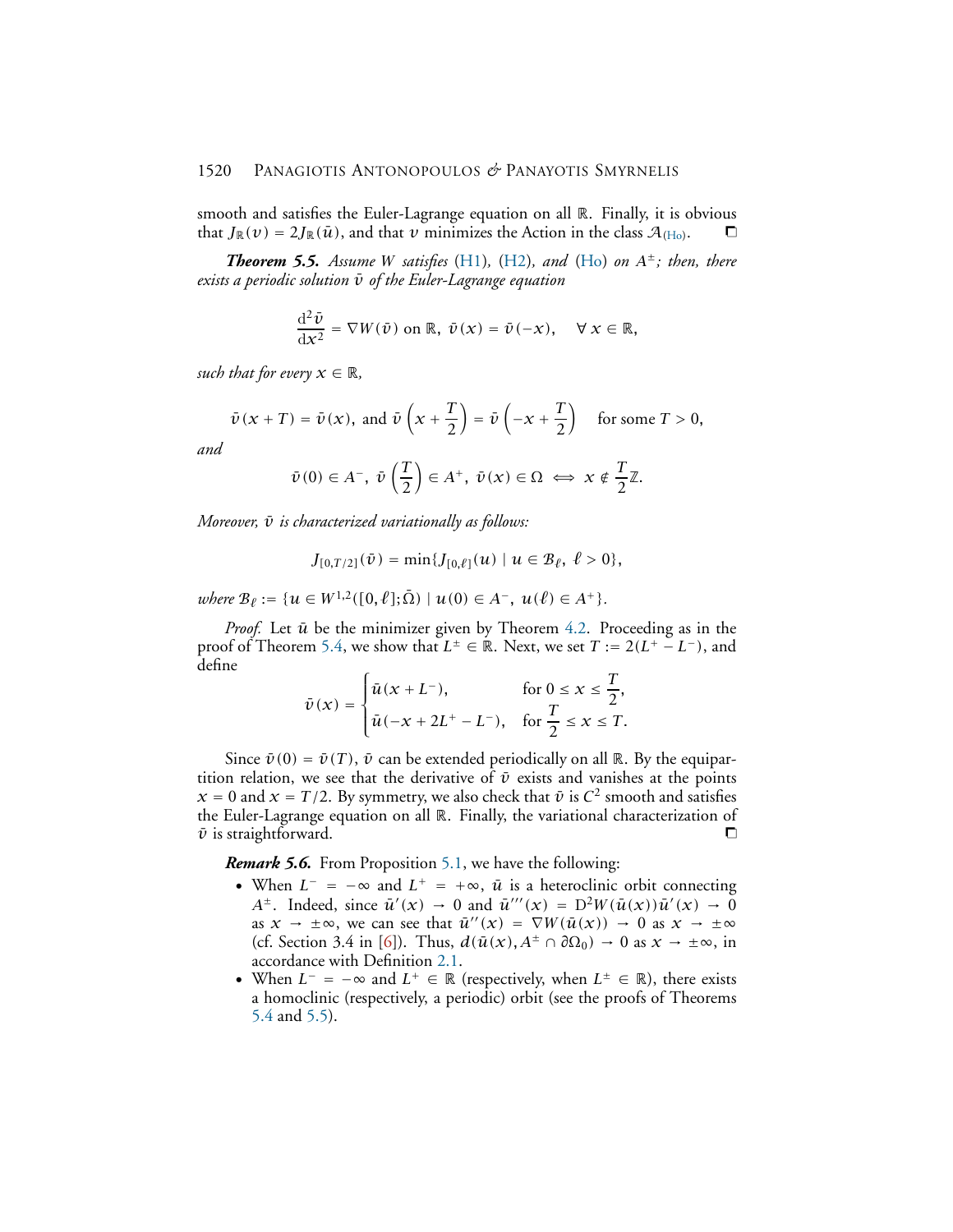The uniform conditions [\(He\)](#page-15-1) and [\(Ho\)](#page-15-2) have only been imposed to determine when *L* <sup>±</sup> is finite, and to ensure the existence of the corresponding orbits. Under the assumptions of Theorem [4.2,](#page-9-3) there always exists either a heteroclinic, a homoclinic, or a periodic orbit connecting  $A^{\pm}$  at  $\pm \infty$ .

## 6. ASYMPTOTIC CONVERGENCE

<span id="page-18-0"></span>A natural question arises in the case of Theorems [5.2](#page-15-0) and [5.4.](#page-16-0) Does the solution  $\bar{u}$  (respectively, *v*) converge to a point of  $A^{\pm}$  (respectively,  $A^{-}$ ) at  $\pm \infty$ ? Before answering this question, we establish the following exponential estimate.

<span id="page-18-4"></span>*Proposition 6.1. Assume that <sup>A</sup>*<sup>−</sup> <sup>⊂</sup> <sup>R</sup>*<sup>m</sup> is a <sup>C</sup>* 2 *compact orientable surface with unit normal* **n***, and that W satisfies* [\(He\)](#page-15-1) *and*  $(\partial^2 W / \partial \mathbf{n}^2)(u) > 0$ ,  $\forall u \in A^-$ . *Then, the heteroclinic connection*  $\bar{u}$  *of Theorem [5.2](#page-15-0) satisfies*  $d(\bar{u}(x), A^-) \leq Ke^{kx}$ *,*  $\forall x \leq 0$ , for some constants  $K, k > 0$ .<sup>[4](#page-18-1)</sup>

<span id="page-18-2"></span>*Proof.* First, we consider a tubular neighborhood  $\gamma$  of  $A^-$  (cf. [\[5\]](#page-21-10)) such that

$$
(6.1) \tmd{m}{d^2(u,A^-)} \leq W(u) \leq Md^2(u,A^-), \quad \forall \ u \in \mathcal{V},
$$

and for some constants  $0 < m < M$ . Let  $x_0$  be such that  $\bar{u}(x) \in \mathcal{V}$  for all *x* ≤ *x*<sub>0</sub>. For *x* ≤ *x*<sub>0</sub> fixed, let *a*<sup>−</sup> ∈ *A*<sup>−</sup> be the point such that  $d(\bar{u}(x), a^{-}) =$  $d(\bar{u}(x), A^-)$ , and define the map

<span id="page-18-5"></span>(6.2) 
$$
z(t) = \begin{cases} \bar{u}(x) + (x - t)(a^2 - \bar{u}(x)), & \text{for } x - 1 \le t \le x, \\ a^2, & \text{for } t \le x - 1. \end{cases}
$$

By the variational characterization of  $\bar{u}$  and [\(6.1\)](#page-18-2), we can see that

<span id="page-18-6"></span>(6.3) 
$$
m \int_{-\infty}^{x} d^{2}(\bar{u}(t), A^{-}) dt \leq J_{(-\infty, x]}(\bar{u}) \leq J_{[x-1,x]}(z) \leq (M+1) d^{2}(\bar{u}(x), A^{-}).
$$

Setting

<span id="page-18-3"></span>
$$
\theta(x) := \int -\infty x d^2(\bar{u}(t), A^-) dt,
$$

we deduce that  $c\theta(x) \leq \theta'(x)$ ,  $\forall x \leq x_0$ , and for some constant  $c > 0$ . Integrating this inequality, it follows that

$$
(6.4) \qquad \theta(x) \leq \theta(x_0) e^{c(x-x_0)}.
$$

<span id="page-18-1"></span><sup>&</sup>lt;sup>4</sup>Clearly, the homoclinic connection *v* of Theorem [5.4](#page-16-0) satisfies the same estimate at  $-\infty$ .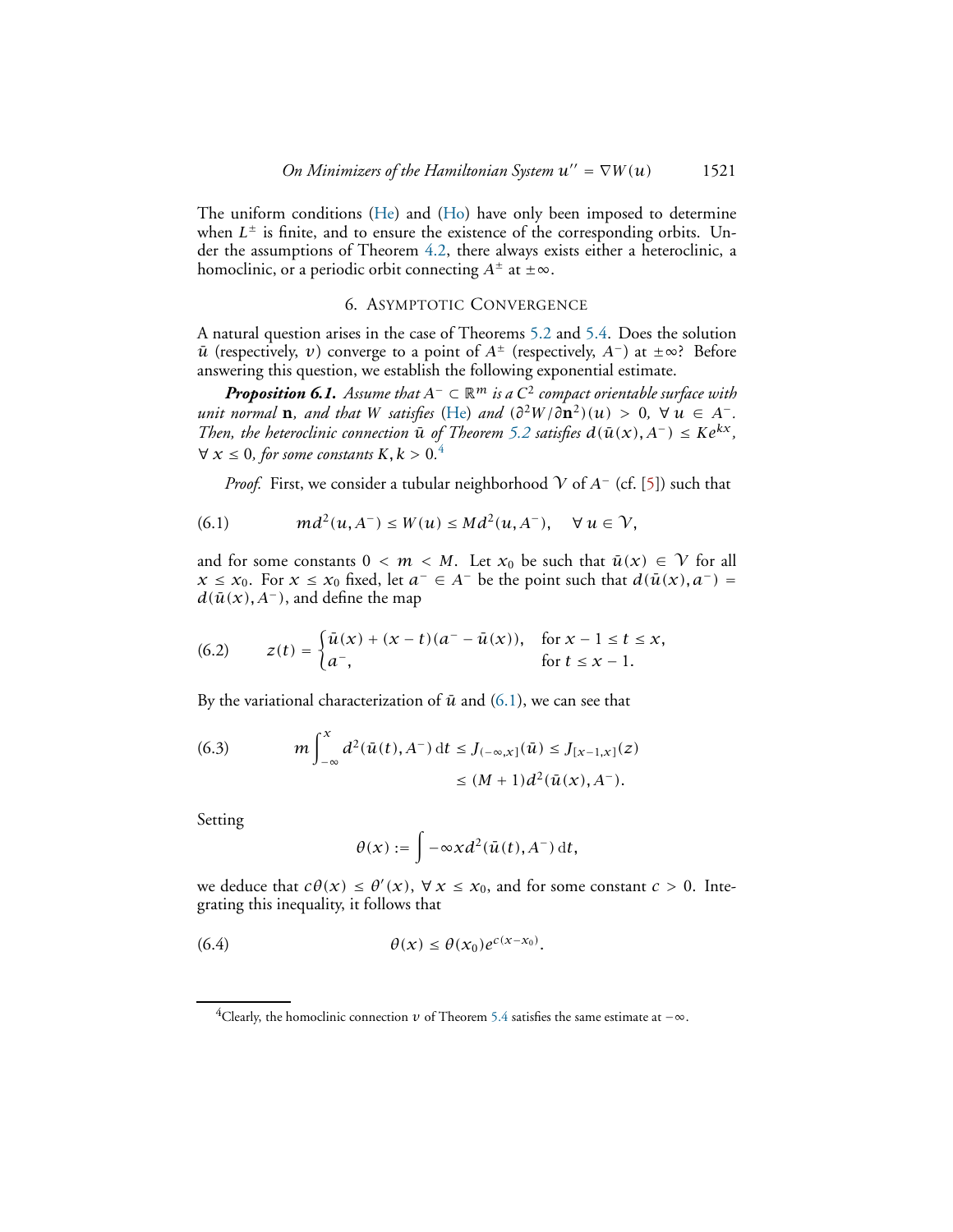Now, we note that by  $(6.1)$ , the constant  $q'$  in Lemma  $4.3$  can be chosen to be proportional to *q*; that is,  $q' = \lambda q$  for some  $\lambda > 0$ . As a consequence,

<span id="page-19-1"></span>
$$
(6.5) \t t \in [x-1,x] \Rightarrow \lambda d(\bar{u}(x-1),A^{-}) \leq d(\bar{u}(t),A^{-}),
$$

and

<span id="page-19-0"></span>(6.6) 
$$
\lambda^2 d^2(\bar{u}(x-1), A^-) \leq \int_{x-1}^x d^2(\bar{u}(t), A^-) dt \leq \theta(x).
$$

From [\(6.4\)](#page-18-3) and [\(6.6\)](#page-19-0), we conclude that  $d^2(\bar{u}(x), A^-) = O(e^{cx})$ . <del></del>**□** 

*Remark 6.2.* Here, the exponential estimate of Proposition [6.1](#page-18-4) also holds for bounded local minimizers  $\bar{u}$  such that  $d(\bar{u}(x), A^-) \to 0$  as  $x \to -\infty$ . Some adjustments have to be done in the proof. Instead of [\(6.2\)](#page-18-5), define a comparison map as in  $(3.3)$ . Then,  $(6.3)$  remains true at the limit. To prove  $(6.5)$ , a similar argument is used.

<span id="page-19-3"></span>*Corollary* 6.3. *Under the assumptions of Proposition* [6.1,](#page-18-4) *there exists*  $\ell \in A^$ *such that*  $\bar{u}(x) \rightarrow \ell$ *, as*  $x \rightarrow -\infty$ *.* 

*Proof.* From the exponential estimate of Proposition [6.1,](#page-18-4) and by [\(6.1\)](#page-18-2) and the equipartition relation, we also have

$$
W(\bar{u}(x)) = O(e^{2kx}) \quad \text{and} \quad \left| \left( \frac{\mathrm{d}\bar{u}}{\mathrm{d}x} \right)(x) \right| = O(e^{kx}).
$$

In particular,  $|(\mathrm{d}\bar{u}/\mathrm{d}x)(x)|$  is integrable in a neighborhood of  $-\infty$ . Suppose by contradiction that  $\bar{u}(x)$  does not have a limit at  $-\infty$ . Then, there exist two sequences  $x_n \to -\infty$  and  $y_n \to -\infty$  such that  $\lim_{n\to\infty} \bar{u}(x_n) = \ell_1 \in A^-$ ,  $\lim_{n\to\infty} \bar{u}(\gamma_n) = \ell_2 \in A^-$ , and  $\ell_1 \neq \ell_2$ . This implies that the length of the curve defined by  $\bar{u}$  is infinite, and thus  $|(\mathrm{d}\bar{u}/\mathrm{d}x)(x)|$  is not integrable in a neigh-<br>horbood of  $-\infty$ borhood of  $-\infty$ .

*Remark 6.4.* The shape of minimal connecting orbits can be very compli-cated (cf. [\[12\]](#page-21-2)). In general, the limit of  $\bar{u}$  at −∞ cannot be determined.<sup>[5](#page-19-2)</sup>. Indeed, the presence of an "obstacle" where *W* is big near a portion of *A*<sup>−</sup> may prevent the minimizer  $\bar{u}$  from approaching certain points of *A*<sup>−</sup>. Recall (cf. [\[3\]](#page-21-3)) that the curve described by  $\bar{u}$  minimizes the functional

$$
L(\Gamma)=\int_I\sqrt{2W(\gamma(t))}\vert\gamma'(t)\vert\,\mathrm{d}t
$$

<span id="page-19-2"></span><sup>5</sup>We would, however, like to mention two interesting particular cases. For the class of potentials considered in [\[7\]](#page-21-6), which are functions of distance to the target manifolds, the connecting orbits are straight line segments. For potentials  $W : \mathbb{R}^2 \sim \mathbb{C} \to \mathbb{R}$  such that  $W(u) = |f(u)|^2$  with  $f = g'$ holomorphic, it is shown in [\[2\]](#page-21-11) that the image under *g* of the trajectories of heteroclinics are also straight line segments.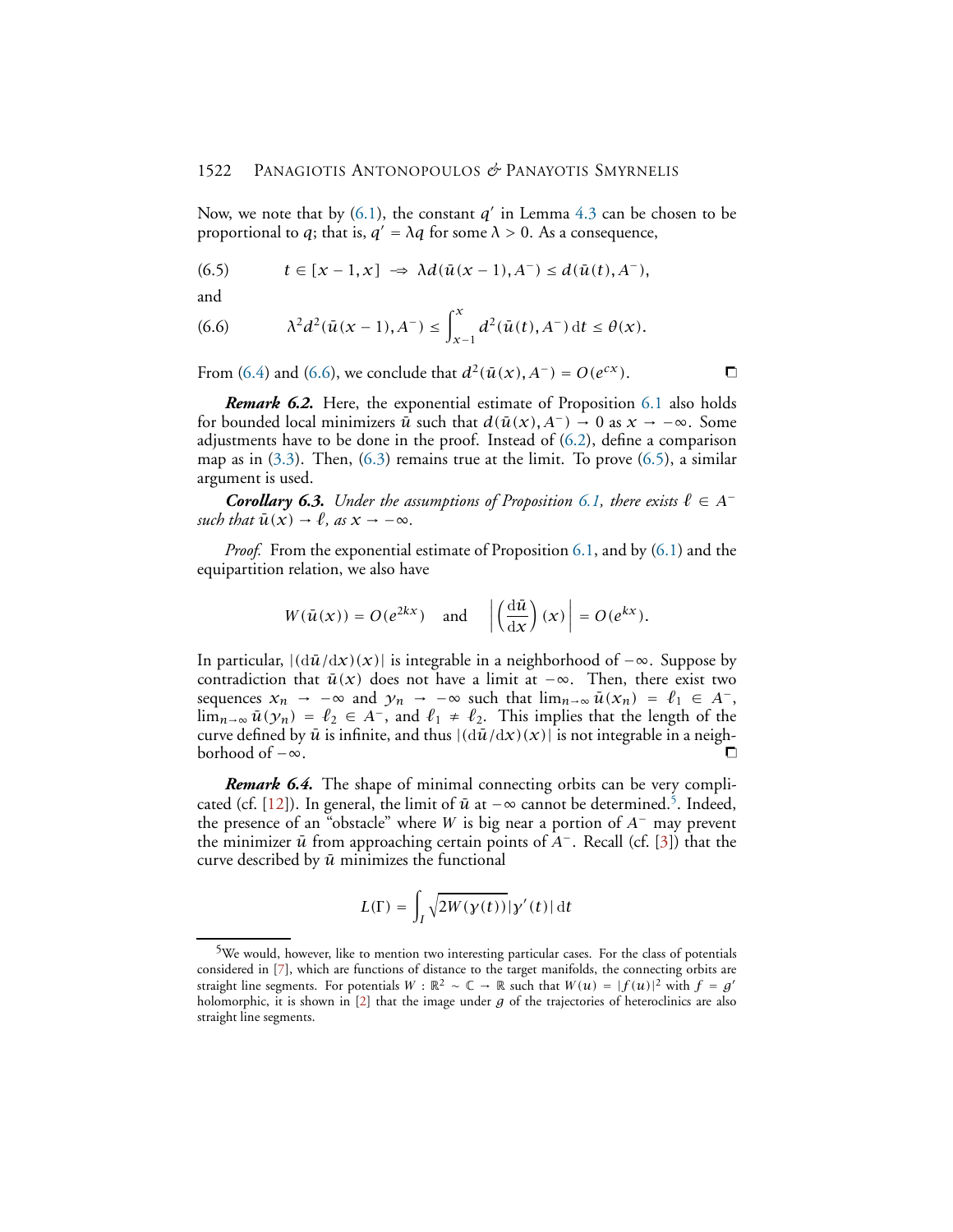in the class of curves  $\Gamma: I \ni t \to \gamma(t) \in \Omega$  connecting  $A^-$  and  $A^+$ . Therefore, for certain potentials that do not satisfy the convexity assumption of Proposition [6.1,](#page-18-4) a curve describing a spiral around *A*<sup>−</sup> may also minimize the functional *L*.

Now, assuming that the surface *A*<sup>−</sup> bounds a convex set *S*, we prove that the results of Proposition [6.1](#page-18-4) and Corollary [6.3](#page-19-3) remain true, for every solution to [\(1.2\)](#page-1-0) approaching *A*<sup>−</sup> in the complement of *S*.

*Proposition 6.5. Let S be a compact and convex set, with C* <sup>2</sup> *boundary and outer unit normal* **n***, and let*  $u : (-\infty, \alpha) \to \mathbb{R}^m \setminus S$  *be a solution to* [\(1.2\)](#page-1-0) *such that*  $\delta(x) := d(u(x), S) \to 0$  *as*  $x \to -\infty$ *. Assume that W satisfies*  $W(u) = 0$ *,*  $\nabla W(u) = 0$ , and  $(\partial^2 W/\partial \mathbf{n}^2)(u) > 0$ ,  $\forall u \in \partial S$ . Then, in a neighborhood of  $-∞$ *, the function*  $x → δ(x)$  *is increasing, and moreover,*  $δ(x) = O(e^{kx})$  *for some*  $constant$   $k > 0$   $^6$  $^6$ . As a consequence, the limit of  $u$  at  $-\infty$  exists.

*Proof.* For every  $u \in \mathbb{R}^m \setminus S$ , let p be the projection of u onto S, and **n** the outer unit normal at *p*. Then, we have  $u = p + d(u, S)$ **n** and  $d(u, S) =$  $(u - p) \cdot \mathbf{n}$ . By differentiating twice the function  $\delta$ , we obtain after some easy simplifications

$$
\dot{\delta} = \dot{u} \cdot \mathbf{n},
$$
  

$$
\ddot{\delta} = \ddot{u} \cdot \mathbf{n} - \ddot{p} \cdot \mathbf{n} + \delta |\dot{\mathbf{n}}|^2.
$$

Furthermore, since *S* is convex, we have  $\ddot{p} \cdot \mathbf{n} \leq 0$  and  $\ddot{\delta} \geq (\partial W/\partial \mathbf{n})(u)$ . Next, using the properties of *W*, we can see that  $\delta$  is convex in a neighborhood of  $-\infty$ , and since  $\lim_{x \to -\infty} \dot{\delta}(x) = 0$  by the equipartition relation (cf. Proposition [2.4\)](#page-4-1),  $\delta$ is increasing in a neighborhood of −∞. Finally, the convexity assumption on *W* implies that  $\ddot{\delta} \ge (\partial W / \partial \mathbf{n})(u) \ge k^2 \delta$  in a neighborhood of  $-\infty$ , for a constant  $k > 0$ . Integrating this inequality, and taking into account the limits of  $\delta$  and  $\dot{\delta}$  at  $-\infty$ , it follows that  $\dot{\delta} \ge k\delta$  and  $\delta(x) = O(e^{kx})$ , for *x* in a neighborhood of  $-\infty$ .<br>The convergence of *u* to a point of ∂*S* is established as in Corollary 6.3. The convergence of *u* to a point of  $\partial S$  is established as in Corollary [6.3.](#page-19-3)

*Acknowledgments* The authors are indebted to Professor G. Fusco, since the present paper is based on the lectures that he gave in Athens in October 2013. They also want to thank Professor N. D. Alikakos for his guidance, and for suggesting various improvements.

Panayotis Smyrnelis was partially supported through the project Partial Differential Equations Motivated by Geometric Evolution (PDEGE), co-financed by the European Union—European Social Fund (ESF), and by national resources in the framework of the program Aristeia of the Operational Program Education and Lifelong Learning of the National Strategic Reference Framework (NSRF).

<span id="page-20-0"></span><sup>&</sup>lt;sup>6</sup>To prove that  $\delta$  is increasing, it is sufficient to assume that  $u \in \partial S \Rightarrow W(u) = 0$ ,  $\nabla W(u) = 0$ , and  $(\partial W/\partial \mathbf{n})(u) \ge 0$  for  $0 < d(u, S) \le \varepsilon$ , with  $\varepsilon > 0$  small. We point out that the statement of the proposition also holds if *S* is reduced to a point.